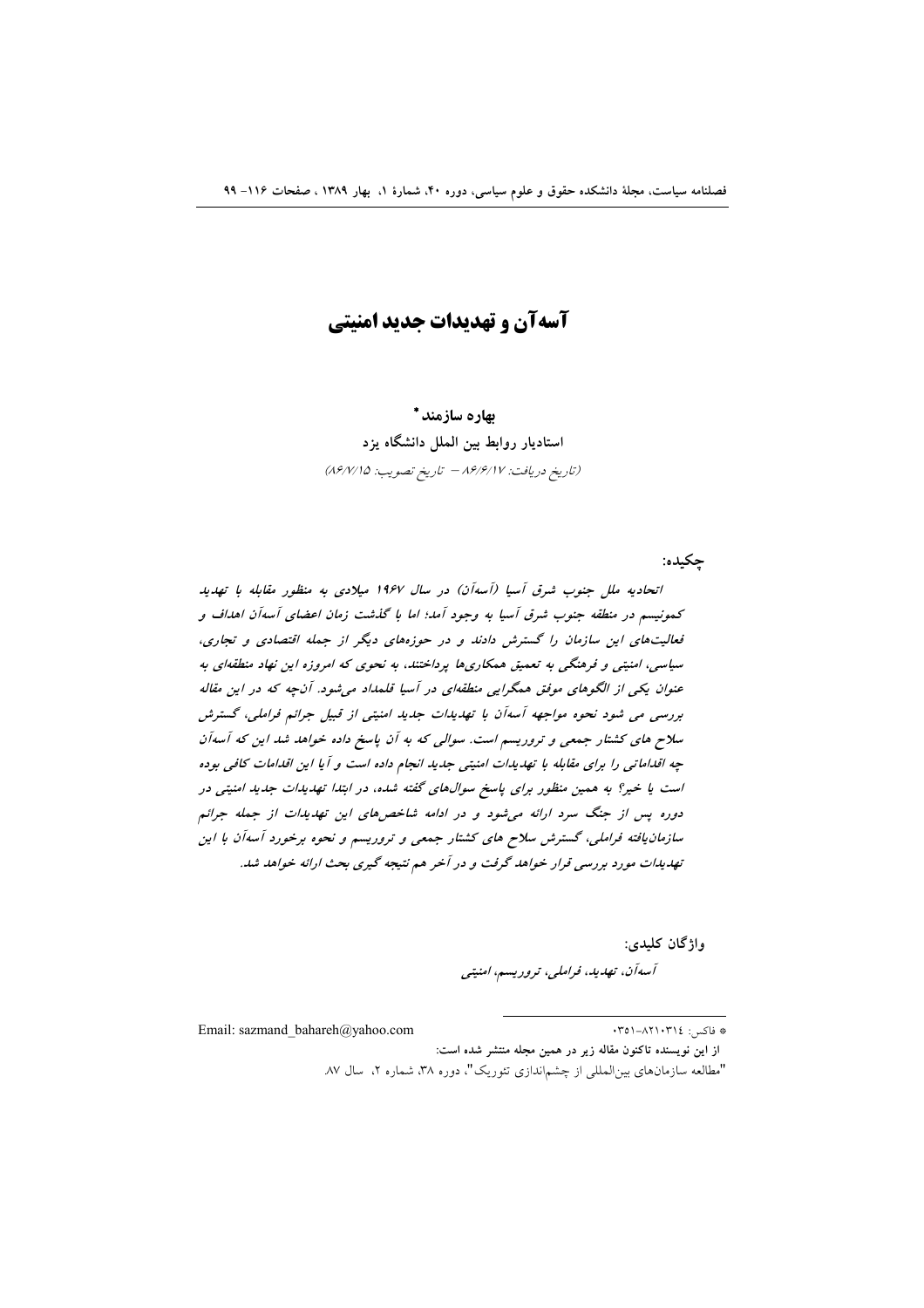مقدمه

با فروپاشی اتحاد جماهیر شوروی، پایان یافتن جنگ سرد و در آغاز دهه ۱۹۹۰ میلادی، بر اساس پیش بینی نوواقع گرایان به نظر میرسید که نهاد منطقهای آسهآن با بحران روبرو شده و از بین برود؛ زیرا علت اصلی شکل گیری این نهاد یعنی تهدید کمونیسم از بین رفته بود. اما آنچه که در عمل اتفاق افتاد این بود که نه تنها آسهآن از بین نرفت، بلکه هم به لحاظ تعداد اعضا گستردهتر شد و تعداد اعضای آن به ده عضو رسید و هم همکاری در میان اعضا عمیقتر شد که مظهر این تعمیق، شکل گیری افتا (منطقه آزاد تجاری آسهآن) در حوزه اقتصادی و شکل گیری مجمع منطقهای آسهآن در حوزه امنیتی در دهه ۱۹۹۰ بود.

در دوره پس از جنگ سرد و همزمان با گسترش فرایند جهانی شدن، محیط امنیتی منطقهای در جنوب شرق آسیا همچون سایر مناطق جهان به شدت دچار تغییر و تحول گردید. با فروپاشی شوروی، منازعه ایدئولوژیک در منطقه از بین رفت و به نظر می رسید که بستری مناسب برای همکاری در زمینه امنیتی در منطقه فراهم شده است. در این دوره، تهدیدات امنیتی جدید سر برآورند که سبب شدند اعضای آسهآن همکاری بیشتر را در مقابله با تهديدات به وجود آمده داشته باشند و امنيت خود را حفظ كنند.

در متون روابط بین|لملل معمولاً تهدیدات را به دو دسته تهدیدات سنتی (متعارف) و تهدیدات غیرسنتی (نامتعارف) طبقه بندی میکنند. تهدیدات سنتی دولتمحور بوده و یک دولت یا گروهی از دولتها به دلایل مختلف ایدئولوژیک، سیاسی و امنیتی به عنوان تهدید شناخته می شوند؛ درحالی که تهدیدات جدید که به واسطه گسترش ارتباطات و انتشار اطلاعات ناشی از فرایند جهانی شدن مطرح شدهاند، معمولاً دولتمحور نیستند و نمی توان تنها یک دولت یا گروهی از دولتها را مظهر آن تهدیدها دانست، زیرا عمدتاً جنبه غیردولتی داشته و در سطح فراملی نیز فعالیت میکنند. بنابراین، میتوان گفت اگرچه تا دهه ۱۹۷۰، کمونیسم در قالب دولتهای شوروی، چین و کشورهای دارای نظام کمونیستی منطقه جنوب شرق آسیا همچون ویتنام و از دهه ۱۹۷۰ تا زمان فروپاشی شوروی نیز در قالب کشورهای شوروی، ویتنام، لائوس و کامبوج به عنوان تهدیدی سنتی و دولتمحور برای کشورهای عضو أسهأن مطرح بود، اما با فروپاشی شوروی و از میان رفتن این تهدید سنتی، تهدیدات جدید غیرمتعارف که جنبه دولتی ندارند، فراملی هستند و توسط گروههای سازمان یافته طراحی و اجرا می شوند سر برآوردند. مهمترین این تهدیدات برای کشورهای منطقه جنوب شرق آسیا جرائم فراملی و تروریسم هستند که در ادامه به نمودهای آنها در منطقه پرداخته می شود.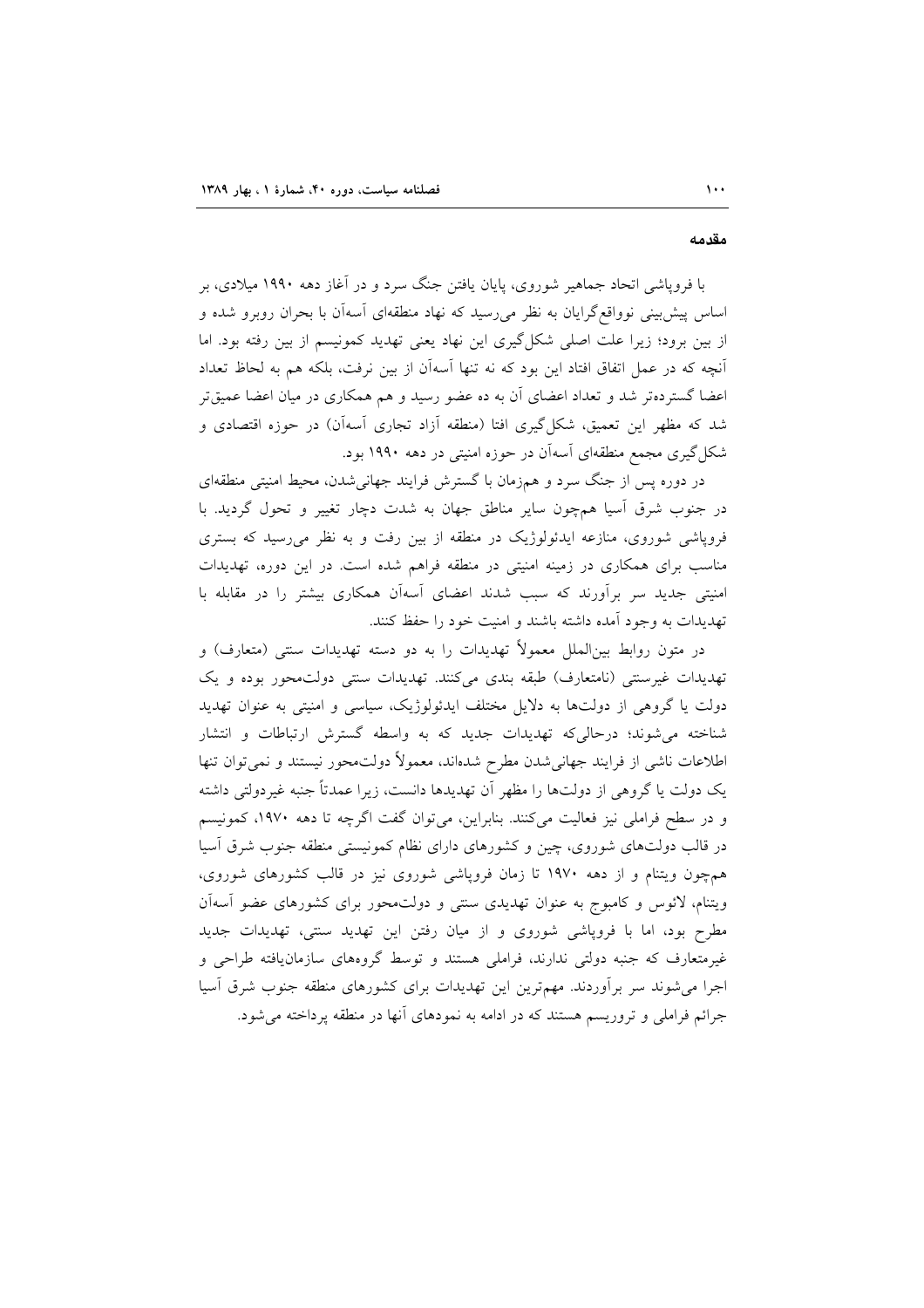#### جرائم سازمان بافته فراملي

در دهه ۱۹۹۰ مسئله جنایات سازمانیافته فراملی، توجه سازمانها و نهادهای بینالمللی و منطقهای، نهادهای دولتی و غیردولتی، افکار عمومی جهانی و به طور خلاصه توجه جامعه جهانی را به عنوان تهدیدی عمده در سطوح ملی، منطقهای و جهانی و در حوزههای مختلف سیاسی، امنیتی، اقتصادی و اجتماعی به خود جلب کرد.

این جنایات نوعاً توسط گروهها و سازمانهایی ارتکاب می یابند که دارای تشکیلات عظیم و بنیه مالی قوی و غالباً قدرت نفوذ در ارکان حکومتها هستند. به عبارت دیگر، مرتکبین این جنایات، نه افراد بی بضاعت و نیازمند، بلکه سازمانهایی قدرتمند هستند که دارایی آنها برخی اوقات چندین برابر بودجه سالانه برخی کشورها است. در داخل این سازمانها سلسلهمراتبی خاص حاکم است و هر یک از اعضاء حقوق و تکالیف و اختیارات خاص خودش را دارد. به خاطر وجود سازمانها و تشکیلات مجرمانه که دارای استمرار و دوام هستند، جرائم ارتکابی آنها محدود به یک یا چند مورد خاص نیست؛ بلکه اصولاً ارتکاب جرائم متعدد در مدت زمان طولاني و بلكه نامحدود استمرار دارد (سليمي١٣٨٢: ١٠-٩).

یکی از ویژگیهای مهم این جرائم سازمانیافته، «فراملی» بودن آنها است. گروههای سازمان یافته جنایی حتی اگر در ابتدا در قلمرو یک کشور ایجاد شده باشند، تمایل دارند به ورای مرزها وارد شوند تا هم امکانات و فرصتهای بهتر و بیشتر برای فعالیت خویش پیدا كنند و هم امكان كشف جرم و خطرات ناشى از برخورد مراجع اجراى قانون را كاهش دهند. بنابراین، عوامل و تشکیلات این سازمانهای جنایتکارانه، در کشورهای مختلفی استقرار یافتهاند. ابعاد فراملیبودن شامل حوزه فعالیت و محل ارتکاب جرم، استقرار تشکیلات و امکانات، مدیریت فراملی، آثار فراملی جنایات و در نهایت عبور مرتکبین از مرزهای بین المللی می شود. همچنین باید بیان کرد که یکی دیگر از ویژگیهای این دسته از جرائم این است که غالباً بدون خشونت محسوس صورت میگیرند و جز در موارد ضرورت از این حربه استفاده نمی شود و نهایتاً اینکه جرائم سازمانیافته فراملی با انگیزه اقتصادی و برای تحصیل منافع مادي ارتكاب مي يابند (سليمي١٣٨٢: ١٠). از مصاديق اين دسته از جرائم، قاچاق مواد مخدر، قاچاق انسان، قاچاق اسلحه، پولشوئی و فساد مالی، هواپیماربایی و جرائم کامپیوتری میباشد. اگر چه برخی اسناد سازمان ملل متحد، تروریسم را هم در زمره جرائم سازمان،یافته فراملی قرار می دهند اما از نظر برخی حقوقدانان که به کنوانسیون پالرمو درباره جنایات سازمان یافته فراملی استناد می کنند، اگرچه تروریسم برخی اشتراکات را با جرائم سازمان یافته فراملی دارد، اما دارای برخی وجوه افتراق با اینگونه جرائم نیز میباشد و همین مسئله سبب شده تا تروريسم را جرمي مجزا از جرائم سازمان يافته فراملي قلمداد كنند(Palermo Convention 2000).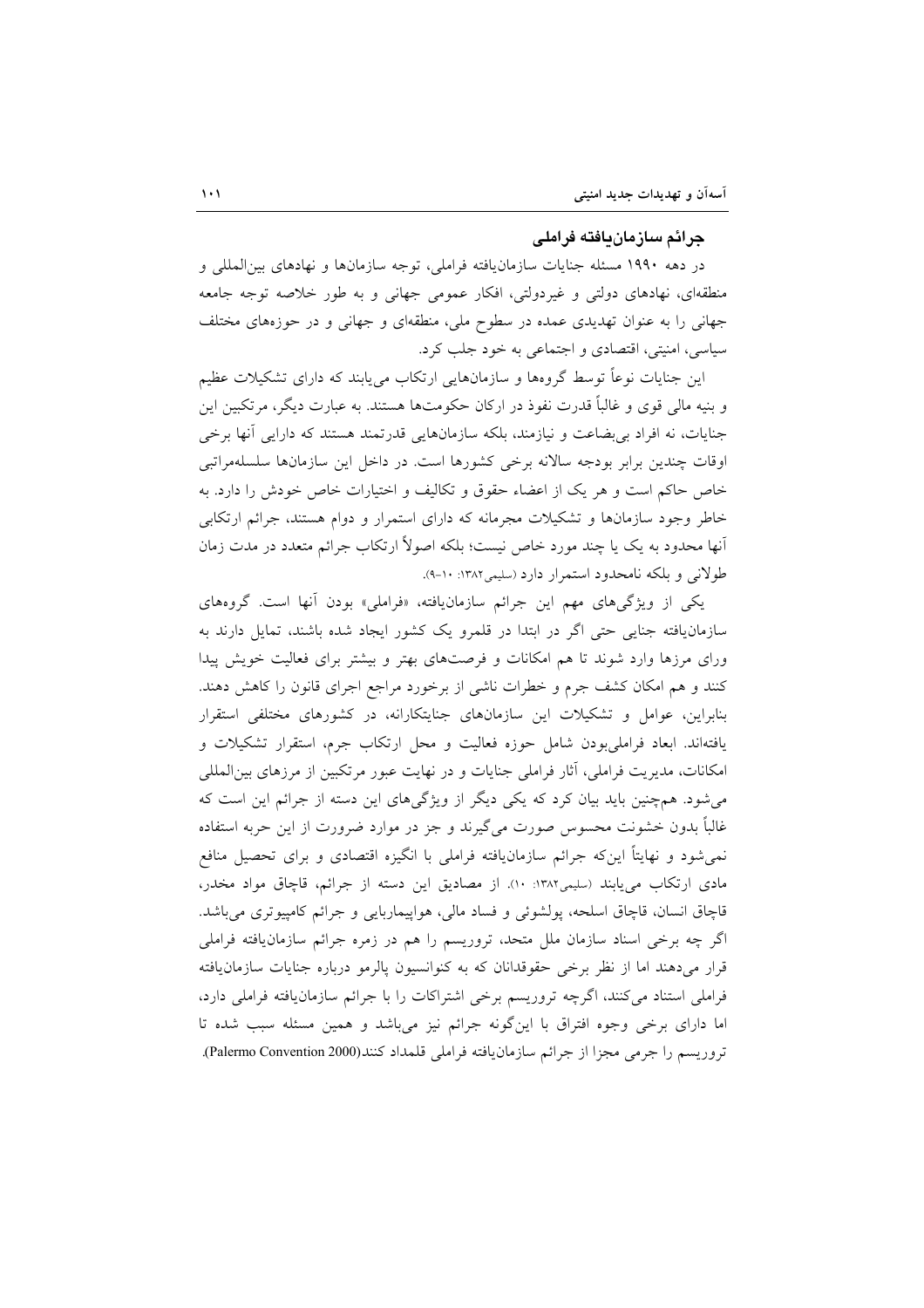در خصوص منطقه جنوب شرق آسیا که موضوع بررسی این مقاله است باید گفت که قاچاق مواد مخدر، تروریسم و قاچاق انسان مهمترین مصادق جرائم فراملی در منطقه هستند. بنابراین سازمان منطقهای آسهآن از دهه ۱۹۷۰ به منظور مقابله با برخی از مصادیق این جرائم همچون قاچاق مواد مخدر که قدمت بیشتر داشته و حتبی در قبل از دهه ۱۹۹۰ نیز مطرح بوده، اقداماتی انجام داده است. اگرچه توجه آسهآن به مسئله قاچاق مواد مخدر به سال ۱۹۷۲ یعنی زمان برگزاری نخستین جلسه در مورد جلوگیری از استفاده از مخدر و کنترل آن از سوی وزرای امور خارجه عضو بر میگردد؛ اما اتخاذ اصول و رویههایی برای اتخاذ رفتار همکاریجویانه از سوی اعضای آسهآن به برگزاری نشست بالی در سال ۱۹۷۶ مربوط می شود و در «اعلامیه روابط دوستانه آسهآن» که در این نشست توسط سران کشورهای عضو به امضا رسید، به این موضوع نیز توجه شد. در اجلاس وزرای امور خارجه نیز اعلامیهای با عنوان «اعلامیه اصول مبارزه با مصرف مواد مخدر» در ۲۶ ژوئن ۱۹۷۶ به امضای وزرای امور خارجه کشورهای عضو رسید. نکته مهم اینکه هیچ معاهده یا کنوانسیون دیگری برای مبارزه با مواد مخدر به غیر از این اعلامیه وجود ندارد و هنوز هم همین اعلامیه مبنای رفتار همکاریجویانه اعضای آسهآن در حوزه مبارزه با مصرف مواد مخدر است ASEAN Declaration of Principles) to Combat the Abuse of Narcotic Drugs, 1976).

متعاقب امضای این اعلامیه، قرار شد همه ساله متخصصان مواد مخدر آسهآن به منظور اجرای مفاد این اعلامیه اقدام به برگزاری اجلاس سالیانه نمایند. همچنین میز مواد مخدر نیز در دبیرخانه دائمی آسهآن در جاکارتا ایجاد شد. اجلاس سالیانه متخصصین مواد مخدر هم در سال ۱۹۸۴ جای خود را به نشست مقامات عالی رتبه آسهآن در حوزه موضوعات مرتبط با مواد مخدر داد(Emmers 2006: 18).

در دوره جنگ سرد، دولتهای عضو آسهآن عمدتاً جزء مصرفکنندگان مواد مخدر محسوب می شدند و خود تولیدکننده مواد مخدر نبودند. بنابراین، معمولاً فعالیتهای صورت گرفته در این سازمان در این دوره زمانی، حول محور مبارزه با مصرف مواد مخدر و کنترل مصرف آن صورت میگرفت. اما با پایان جنگ سرد تلاش۵های آسهآن برای کنترل مواد مخدر نهادینهتر و جدیتر شد، زیرا اعضای جدیدی به آن پیوستند که در سرزمین آنها مواد مخدر توليد مي شد (Emmers 2006: 18).

بنابراین در سال ۱۹۹۶ «دستورالعمل آسهآن در زمینه استفاده از مواد مخدر و کنترل مصرف مواد مخدر» مبنای تلاشهای جدیدی برای مبارزه با مواد مخدر گردید ASEAN Plan of) Action on Drug Abuse Control 1996). در اين دستورالعمل، چهار حوزه انجام اقدامات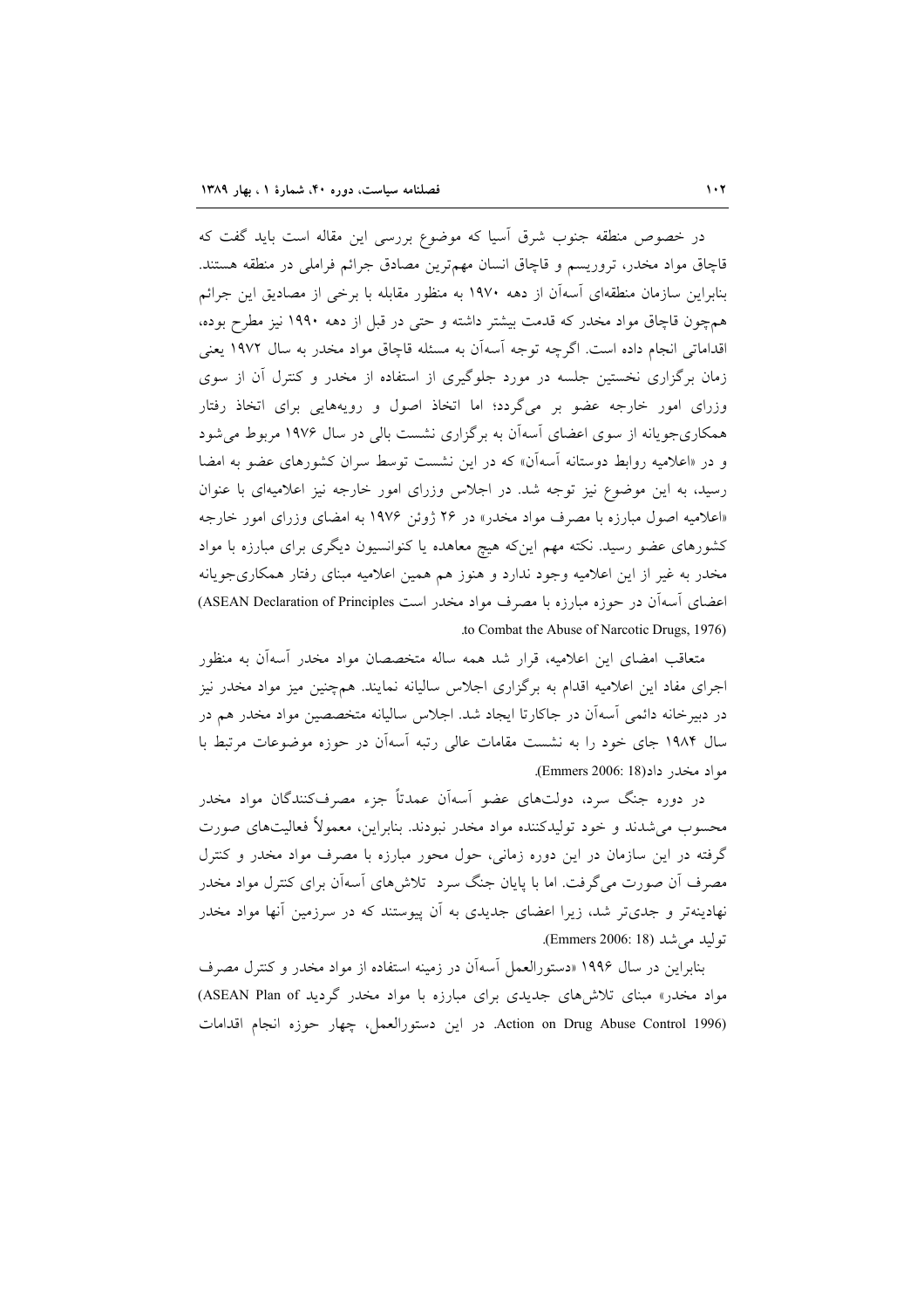همکاریجویانه اعضای آسهآن ارائه شده بود که شامل آموزش پیشگیرانه، درمان و توانبخشی، اجراي قانون و بالاخره تحقيق مي شد.

این اقدامات همکاریجویانه مجدداً در دومین نشست غیررسمی سران آسهآن که در دسامبر ۱۹۹۷ برگزار گردید، مورد تأکید قرار گرفت و به عنوان بخشی از «چشم|نداز آسهآن ۴۰۲۰» (ASEAN Vision 2020) مطرح شد. بر اساس این سند، دولتهای عضو خواستار آن شدند که تا سال ۲۰۲۰ جنوب شرق آسیا عاری از تولید، قاچاق و مصرف مواد مخدر شود (ASEAN Vision 2020 1997).

یک سال بعد از آن وزرای امور خارجه کشورهای عضو در اعلامیهای مشترک، طرح عاریٍسازی منطقه جنوب شرق اسیا را از تولید، قاچاق و مصرف مواد مخدر مطرح کردند و خود را متعهد به عدم تولید، قاچاق و مصرف مواد مخدر تا سال ۲۰۲۰ کردند Joint) Declaration for a Drug- Free ASEAN 1998). اما این اعلامیه در حد کلیات بود و در آن به چگونگی اجرای این طرح از قبیل سرمایهگذاری مشترک، نحوه نظارت، ایجاد سازوکاری برای پذیرش اصول این اعلامیه از سوی اعضا و... مطرح نشده بود (Emmers 2006: 19). در سال ۲۰۰۰ هم در سپیوسومین اجلاس سالانه وزرای امور خارجه آسهآن که در بانکوک برگزار شد، مجدداً طرح منطقه عاری از تولید، قاچاق و مصرف مواد مخدر مورد تأکید وزرا قرار گرفت و قرار شد این طرح تا سال ۲۰۱۵ محقق شود Joint Communiqué of the 33rd ASEAN Ministral  $M$ eeting 2000)

علاوه بر اقداماتی که به صورت تصویب اعلامیه و بیانیههای مشترک در زمینه مبارزه با قاچاق مواد مخدر بهعنوان يكي از مصاديق جرائم سازمان،يافته فراملي از سوى آسهآن صورت گرفت، این نهاد در دهه ۱۹۹۰ نیز اقداماتی را به منظور مبارزه با پدیده جرائم سازمانیافته فراملی انجام داده است که مهمترین آنها به شرح زیر است:

تاکید وزرای امور خارجه در سومین اجلاس مجمع منطقهای آسهآن در جاکارتا، بر توجه به «مسئله قاچاق مواد مخدر و موضوعات فراملی مرتبط همچون جرائم اقتصادی پول شویی» که می تواند تهدیدی جدی برای امنیت کشورهای منطقه و عضو آسهآن قلمداد شود . (The 3<sup>rd</sup> ASEAN Regional Forum, 1996)

۲. اعلامیه وزرای آسهآن در مورد جرائم فراملی که در ۲۰ دسامبر ۱۹۹۷ در مانیل به امضاء اعضای آسهآن رسید. در واقع اولین کنفرانس آسهآن در مورد جرائم فراملی در دسامبر ۱۹۹۷ در مانیل برگزار شد و ماحصل این کنفرانس، امضای اعلامیه آسهآن در مورد جرائم فراملی بود که در آن اعلامیه، اعضاء به توافق رسیدند نشستهایی در سطح وزرا برای مقابله با تهدید جرائم فراملی برگزار شود. همچنین این اعلامیه امکاناتی را برای مشارکت در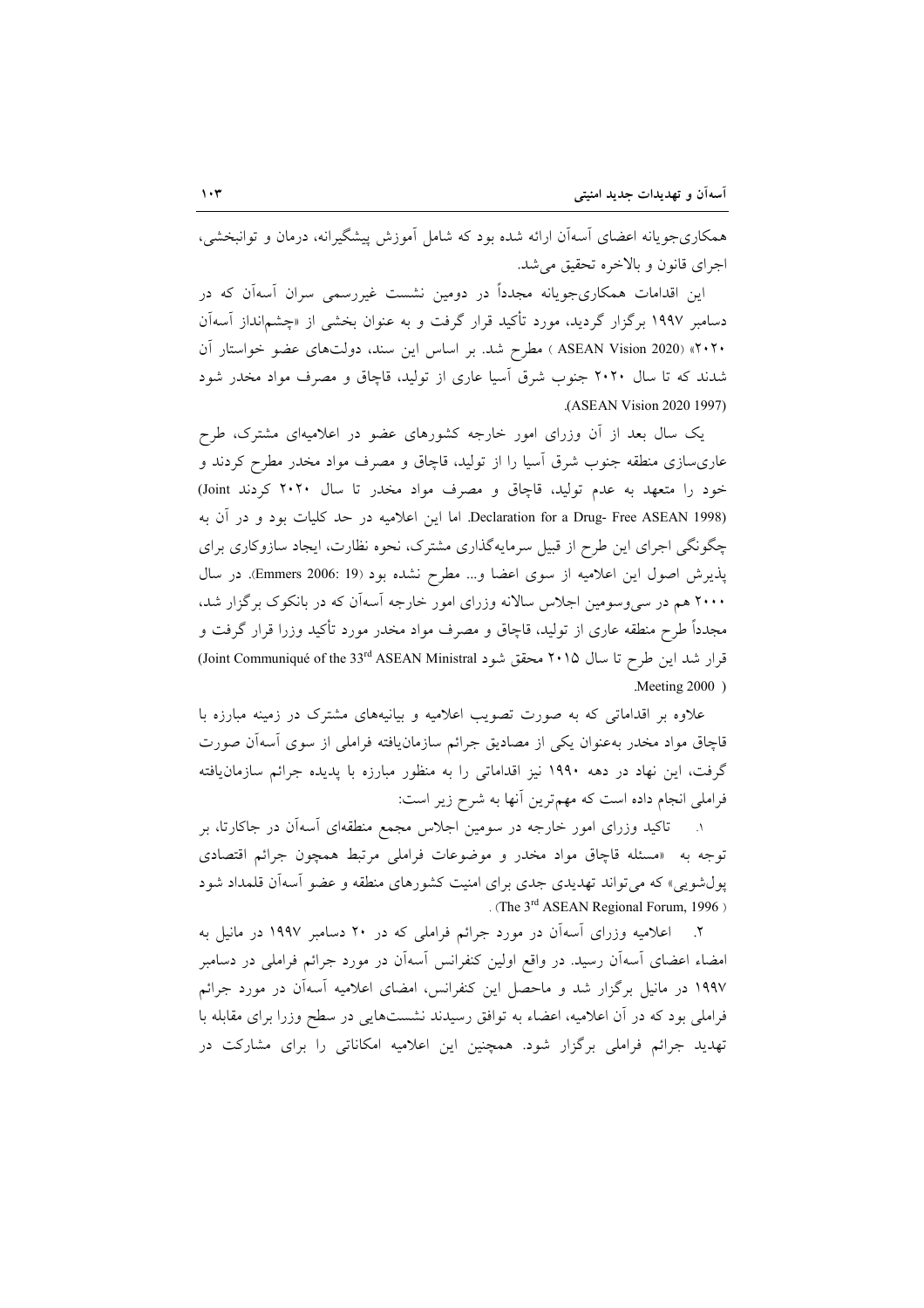اطلاعرسانی و هماهنگی در زمینه سیاستگذاری، همچون استقرار پلیس ویژه در همه پایتختهای ملی آسهآن و تأسیس مرکز مبارزه با جرائم فراملی آسهآن که به عنوان مرکزی تحقیقاتی و دفتری منطقهای برای اطلاعرسانی در مورد جرائم در میان ادارههای پلیس ملی کشورهای عضو فعالیت خواهد کرد، در نظر گرفته بود ASEAN Declaration on Transnational) . Crime, 1997)

۳. بیانیه مشترک دومین اجلاس وزرای آسهآن در مورد جرائم فراملی که در ۲۳ ژوئن ۱۹۹۹ به امضای اعضای آسهآن رسید و شامل اتخاذ برنامه عمل آسهآن در مورد مبارزه با جرائم فراملي بود Joint Communiqe of the 2<sup>nd</sup> ASEAN Ministeral Meeting, 1999;Mcfarlane  $2000:2$ 

بنابراین با بررسی اسناد و مدارک سازمان آسهآن می توان به این نتیجه رسید که حتبی اگر یکی از تهدیداتی که در دهه ۱۹۹۰، برای اعضای آسهآن مطرح شده، جرائم فراملی باشد، اما شواهد چندانی در میان اسناد آسهآن وجود ندارد که نشان دهد این مسئله (جرائم فراملی)، اعضای آسهآن را تشویق کرده باشد که پاسخ امنیتی همگرایانهای را در قبال این مسئله اتخاذ کرده باشند. علت این ناتوانی آسهآن در برخورد با جرائم فراملی نیز میتواند ناشی از موضوعات زیر باشد:

الف. پیوند میان بی ثباتی داخلی و جرائم فراملی: از آنجایی که در منطقه جنوب شرق آسیا بیشتر کشورها با فقر و نابرابری اقتصادی مواجه هستند، این مسئله از توانایی آسهآن برای مبارزہ یا جرائم فراملی می کاهد.

ب. در رابطه با قاچاق مواد مخدر به عنوان یکی از انواع جرائم فراملی باید بیان کرد که بزرگترین مانع از این واقعیت ناشی می شود که این امر برخی از اعضای آسهآن را به عنوان تولیدکنندگان اصلی (میانمار و لائوس) و مصرفکنندگان (به خصوص تایلند و فیلیپین) را درگیر می کند. درنتیجه این کشورها به دنبال حفظ منافع خود در موضوع مورد نظر بوده و رسیدن به یک اتفاق نظر را در این زمینه مشکل می سازد.

ج. و بالاخره این که تلاش های آسهآن در مبارزه با جرائم فراملی به خاطر وقوع بحران مالی در آسیا در دهه ۱۹۹۰ با مشکل مواجه شد و بیشتر توجه آسهآن به حوزه اقتصادی معطوف گ دىلد (Emmers 2002: 16-17).

د. در مورد قاچاق مواد مخدر که به صورت خاص در آسهآن به آن توجه شده نیز باید بیان کرد که همانطور که از اسناد این سازمان در رابطه با این موضوع بر میآید، مسائل مطروحه تنها در حد اعلانی باقی مانده و به مرحله عمل نرسیدهاند، زیرا سازوکار اجرای این اصول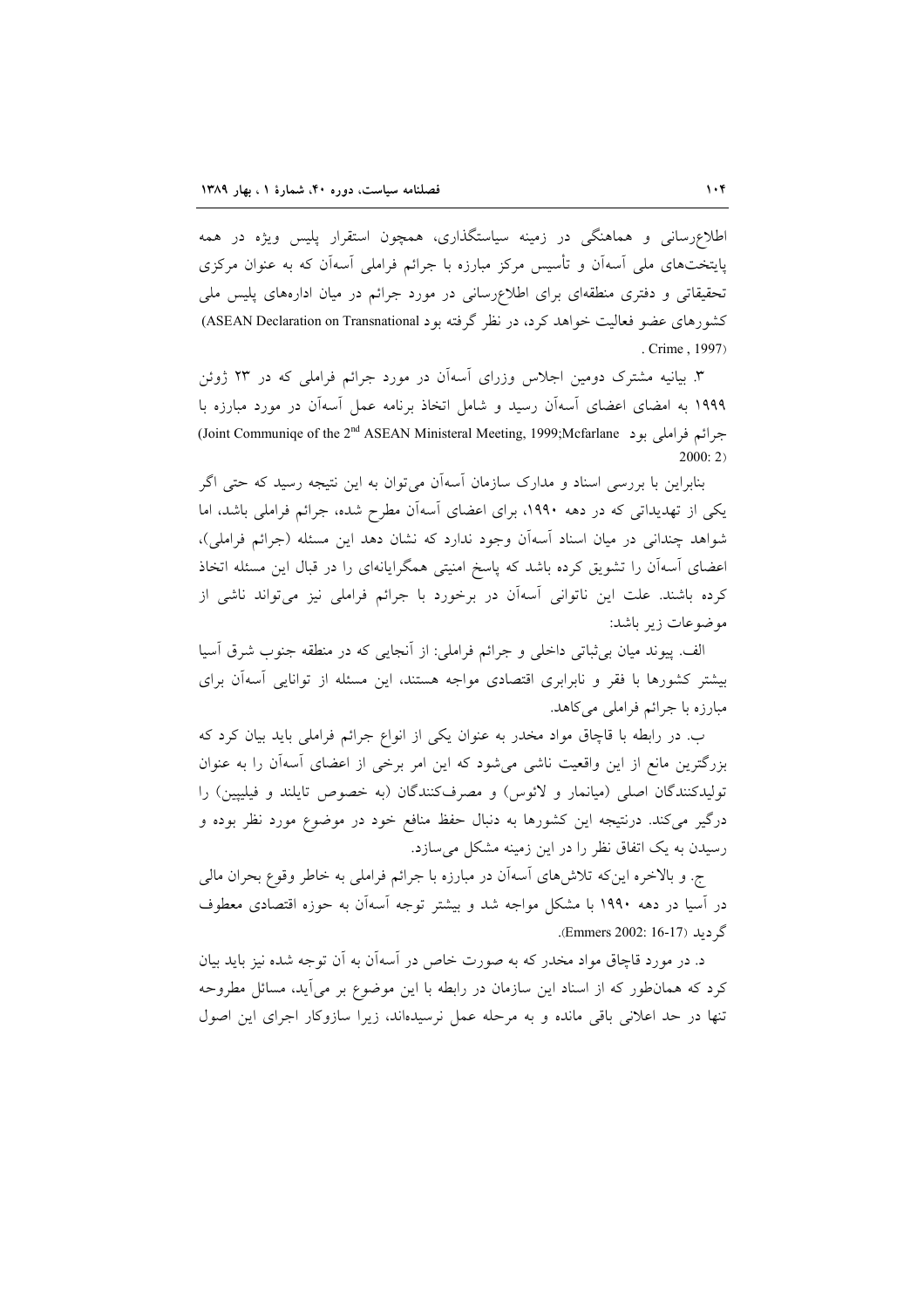عنوان نشده است تا بتوان به صورت جدی و در قالب اقدامات همکاریجویانه نهادی با آنها مقابله کړ د.

### گسترش سلاحهای کشتار جمعی

یکی دیگر از دغدغههای امنیتی آسهآن در دهه ۱۹۹۰، مسئله گسترش سلاحهای کشتار جمعی در منطقه بود. اگرچه کشورهای عضو آسهآن خود دست به تولید و تکثیر سلاحهای کشتار جمعی نزدهاند و همگی (هر ده عضو) معاهده «منع تولید، گسترش، اندوختن و سلاحهای بیولوژیک و سمی و نابودی آنها» Convention on the Prohibition of the) Development, Production and Stockpiling of Bacteriological and Toxic Weapons and their (Destruction و همین طور کنوانسیون «سلاح های شیمیایی» Convention on Chemical) (Weapons را امضا کردهاند، اما در منطقه آسیا قدرتهای هستهای چین، هند، پاکستان و کرهشمالی حضور دارند و وجود چنین شرایط منطقهای خطر گسترش اینگونه سلاحها را به منطقه جنوب شرق آسیا افزایش داده و موجب نگرانی کشورهای عضو آسهآن شده است (Ruland 2005: 549). در همین راستا معاهده منطقه عاری از سلاحهای هستهای در جنوب شرق آسیا در دسامبر ۱۹۹۵ به امضای اعضای آسهآن رسید و از مارس ۱۹۹۷ لازمالاجرا گردید. این معاهده مانع از آن میشود که اولاً دولتهای عضو آسهآن به دنبال توسعه و کسب یا داشتن کنترل بر سلاحهای هستهای باشند، ثانیاً به دنبال حمل و نقل این گونه سلاحها باشند. ثالثاً دست به آزمایش چنین تسلیحاتی بزنند، رابعاً از این سلاحهای هستهای استفاده نمایند و بالاخره اینکه به دولتهای دیگر اجازه دهند که در داخل سرزمین این کشورها دست به چنین اعمالی بزنند (Severino 2004: 13). در «چشم|نداز آسهآن ۲۰۲۰» نیز اعضای آسهآن مطرح کردند که تا سال ۲۰۲۰ یک جامعه امنیتی شکل بگیرد و در این جامعه منطقه جنوب شرق آسیا، عاری از هرگونه سلاح کشتار جمعی باشد (1997 ASEAN Vision 2020).

علاوه بر آن، باید بیان کرد که با مطرح شدن خطر تروریسم از ۱۱ سپتامبر به بعد، این نگرانی برای دولتهای عضو آسهآن به وجود آمده است که خطر تکثیر سلاحهای کشتار جمعی با خطر تروریسم بینالمللی ترکیب شود، زیرا ممکن است که این سلاحها و یا ملزومات تولید این گونه از تسلیحات به دست تروریستهای منطقه بیفتد و امنیت ملی و منطقهای آنها را به مخاطره اندازد(Ruland 2005: 552).

#### تر و ريسم

یکی دیگر از تهدیدهای جدید امنیتی که به صورت جدی برای کشورهای منطقه جنوب شرق آسیا مطرح شده است، تهدید تروریسم است. تعاریف متعدد از تروریسم چه از سوی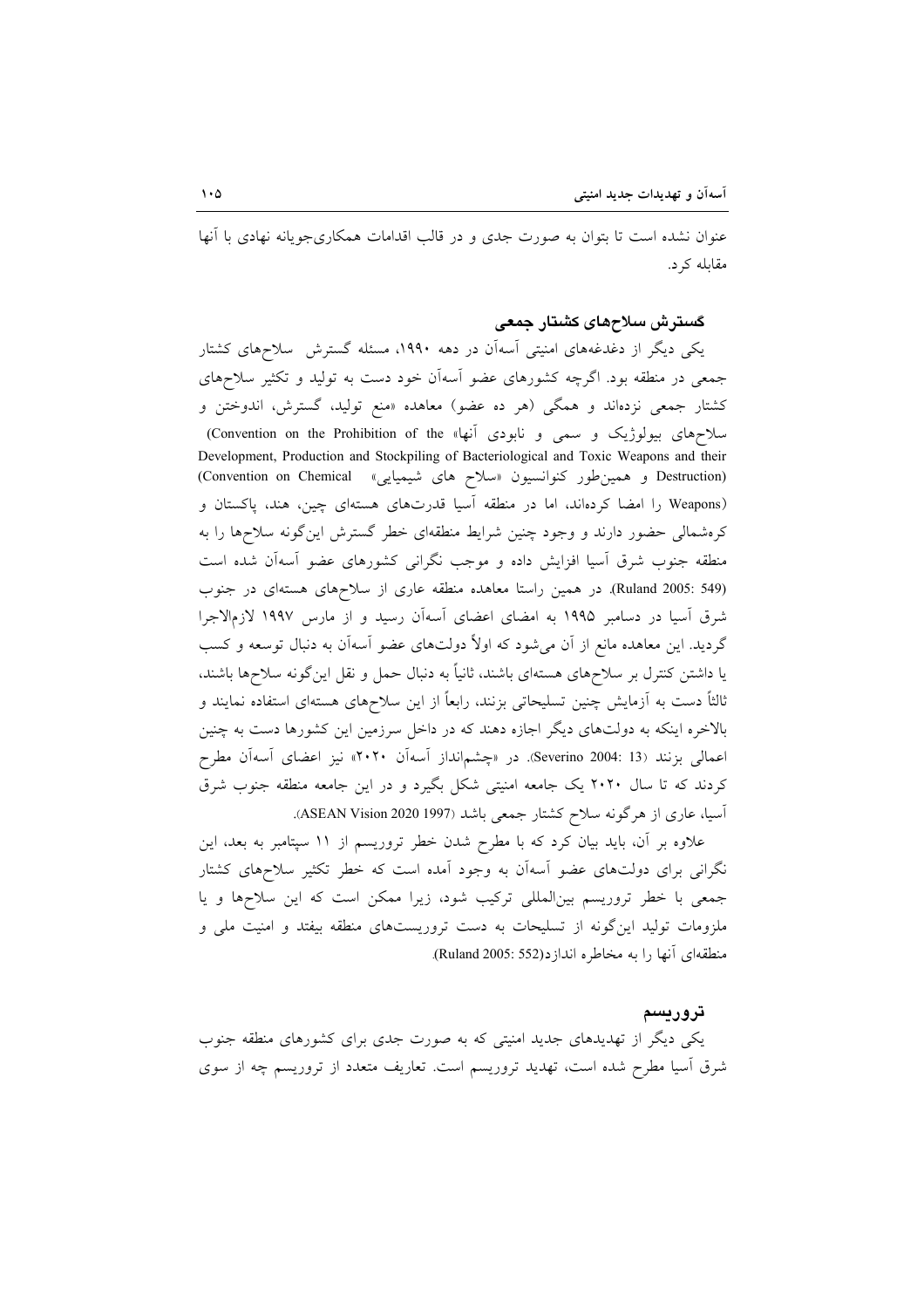حقوقدانان و چه در اسناد و بیانیههای بینالمللی راجع به این موضوع ارائه شده است. همان طور که قبلاً هم گفته شد، برخی از این اسناد، تروریسم را در زمره جرائم سازمان یافته فراملی قرار میدهند. در عین حال باید گفت اگرچه تروریسم دارای برخی ویژگیهای مشترک با جرائم سازمان یافته فراملی است، اما از برخی جهات با آن یکی نیست که این تفاوت با ارائه تعریف این مفهوم روشن تر خواهد شد. برخی از تعاریف ارائه شده درباره مفهوم تروریسم عبارتند از:

«تروریسم شکلی پیچیده از خشونت سیاسی است. آن نه اتفاقی است و نه بدون هدف. استراتژی و ابزار آنانی است که هنجارها و ارزش های مردم متمدن همه مناطق را رد می کنند». به بیان دیگر «تروریسم، هر فعالیت خشونتآمیزی است که از سوی سازمانهای غیردولتی برای دستیاب<sub>ی</sub> به مقاصد سیاسی انجام می شود» در تعابیر دیگر، تروریسم «استفاده یا تهدید غیر قانونی به استفاده از زور یا خشونت از سوی یک سازمان یا گروه علیه افراد یا اموال با نیت وادار کردن یا مرعوب ساختن دولتها یا جوامع برای مقاصد سیاسی یا ایدئولوژیک» یا «استفاده غیرقانونی از زور یا تهدید به خشونت علیه افراد یا اموال برای پیشبرد مقاصد سیاسی است و معمولاً هدف اَن مرعوب ساختن یا اجبار دولتها، افراد یا گروهها به تغییر رفتارها یا خط مشي هاي آنها است» ( فن گلان ١٣٧٨: ٣٣٠-٣٣٩).

بنابراین، اگرچه این جرم، دارای ابعاد سازمانیافته گروهی و فراملی هم است، اما معمولاً با هدف سیاسی صورت میگیرد و دربرگیرنده خشونت گسترده هم است، درحالیکه در تعریف جرائم سازمانیافته فراملی گفته شد که این گونه جرائم برای اهداف اقتصادی و کسب سود مادی صورت می گیرد و جز در موارد ضرورت در انجام آن از خشونت استفاده نمی شود (سلیمی ۱۳۸۲: ۴۴). بنابراین، تروریسم کاملاً ذیل جرائم سازمانیافته فراملی قرار نمیگیرد و می توان آن را به عنوان یک جرم جداگانه مورد مطالعه قرار داد.

برای بررسی اینکه تروریسم از چه زمانی به عنوان تهدید جدی برای آسهآن مطرح شد میتوان اقدامات صورت گرفته در این نهاد را در مقابل تهدید تروریسم به سه دوره زمانی طىقەيندى كى د:

#### تهدید تروریسم در دهه ۱۹۹۰

با بررسی اسناد و مدارک سازمان آسهآن می توان بیان کرد که تا قبل از جولای ۲۰۰۱ در اعلامیههای رسمی جلسات وزرای آسهآن و در اظهارات اعضای مجمع منطقهای آسهآن ، هیچ اشارهای به موضوع تروریسم به صورت خاص نشده بود. در واقع، پیش از این آسهآن تروریسم را در ذیل جرائم فراملی در رده قاچاق مواد مخدر، قاچاق اسلحه و پولشویی قرار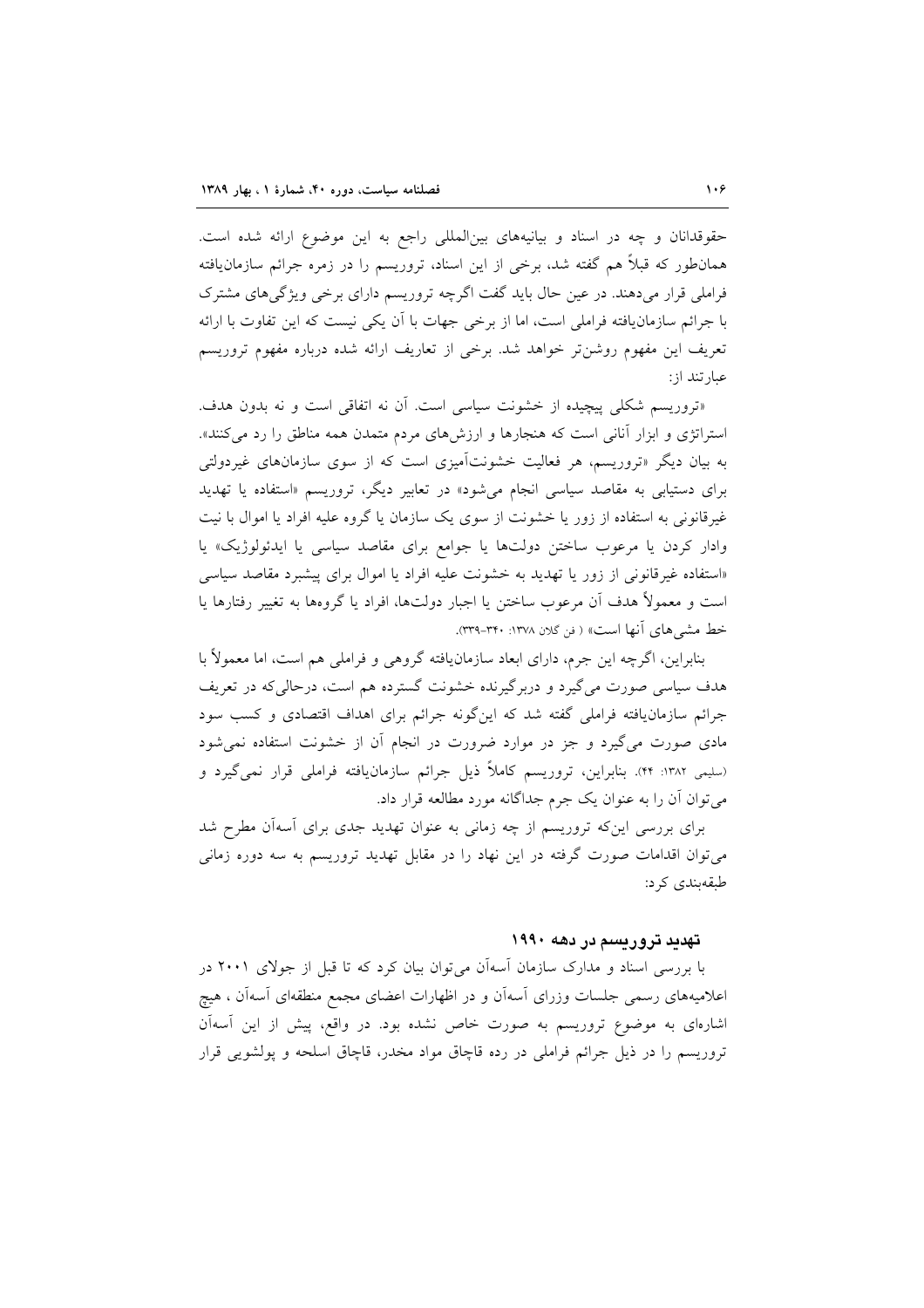داده بود. به عنوان نمونه در تاریخ ۱۵ دسامبر ۱۹۹۷، رسماً چشم انداز ۲۰۲۰ آسهآن اعلام شد که در آن اهداف درازمدت آسهآن ذکر شده بود. مهمترین اولویت این سند، همگرایی اقتصادی منطقهای، تعاملات صلح اَمیز و حل و فصل اختلافات از طریق صلح امیز، تقویت همکاری میان اعضاء در جهت مقابله با مشکلات فراملی از جمله قاچاق مواد مخدر و انسان بود. تا این تاریخ نیز مشاهده می شود که هیچگونه توجهی به تروریسم به صورت مشخص و جدی نشده است (ASEAN Vision 2020,1997).

یک سال بعد از آن یعنی در سال ۱۹۹۸، برنامه عمل هانوی به عنوان سندی که ارائه کننده جزئیات و مراحل اجرای چشمانداز آسهآن در سال ۲۰۲۰ است، به امضای اعضاء رسید که در آن نیز اشارهای به تروریسم نشده بود (Hanoi Plan of Action,1998). بنابراین، همان طور که از بررسی اسناد آسهآن در دهه ۱۹۹۰ برمیآید در این دهه تروریسم در ردیف جرائم فراملی ذکر شده و قاچاق مواد مخدر به عنوان یک جرم سازمانیافته فراملی توجه بیشتر را به خود معطوف کرده است.

## تهدید تروریسم از زمان وقوع حادثه ۱۱ سیتامبر سال ۲۰۰۱ اقدامات جمعی در قالب نهاد آسهآن برای مقابله با تروریسم

حملات تروریستی یازده سیتامبر ۲۰۰۱ منجر به تغییر عمدهای در روشی که اعضای آسهآن در مورد تروریسم اتخاذ کرده بودند شد. در سومین نشست ً وزرای آسهآن در مورد جرائم سازمان یافته که در ۱۱ اکتبر ۲۰۰۱، در سنگاپور برگزار شد، وزراء در اعلامیه مشترک خود بیان کردند که تلاشهای این نهاد در زمینه مبارزه با جرائم سازمان یافته می بایستی تمرکز ویژهای بر (Joint Communiqe of the 2<sup>nd</sup> ASEAN Ministeral Meeting on تووريسم داشته باشد Transnational Crime. 2001)

به منظور مقابله با تهدید تروریسم در پنجم نوامبر سال ۲۰۰۱ ، دولتهای عضو آسهآن، اعلامیه اقدام مشترک مبارزه با تروریسم 2001 ASEAN Declaration on Joint Action to Counter (Terrorism 2001 را با هدف افزایش اطلاع رسانی سرّی مشترک و گسترش برنامههای توانمندسازی منطقهای امضا کردند. امضای این اعلامیه به عنوان نخستین گامی تلقی می شود که آسهآن در زمینه مبارزه با تروریسم برداشته است. مهمترین نکاتی که در این اعلامیه مورد توجه قرار گرفت عبارت بودند از:

اعلام این که تروریسم یک تهدید عمده برای صلح و ثبات منطقهای، بین المللی  $\Lambda$ و توسعه اقتصادي محسوب مي شود؛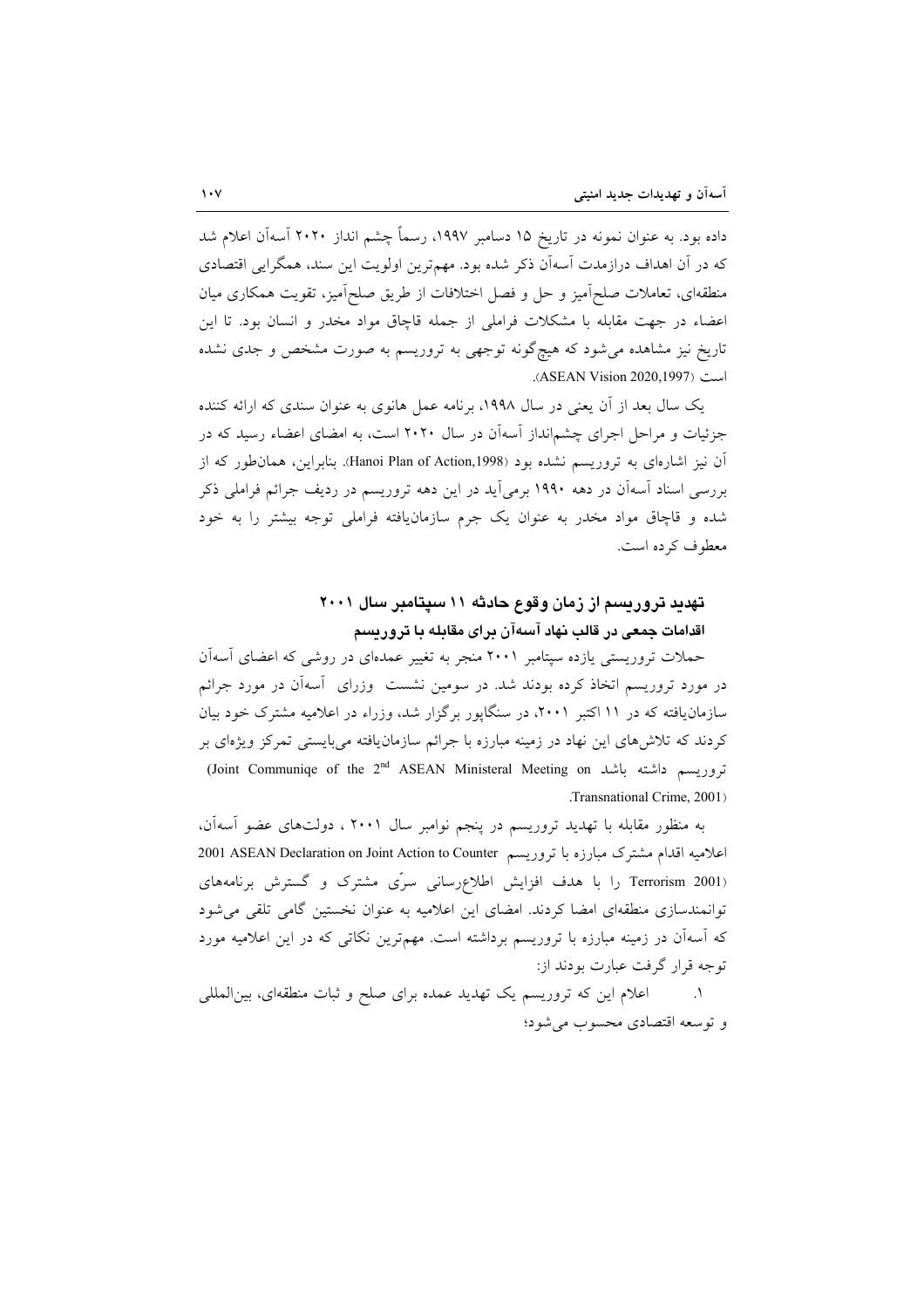محکومیت حملات تروریستی یازده سپتامبر و تلقی چنین اعمالی به عنوان  $\mathsf{Y}.$ تهاجم به «همه ما»؛ مردود دانستن هرگونه تلاشی که برای پیوند تروریسم با مذهب و نژاد صورت  $\mathcal{N}$ مے گیر د؛

> بازبینی و تقویت سازوکارهای ملی برای مبارزه با تروریسم؛  $\cdot$

تلاش برای همکاری در زمینه اطلاعرسانی میان کشورهای عضو برای مبارزه با  $\Delta$ تروريسم؛

تلاش برای توافق کشورهای عضو در مورد امضاء و تصویب همه  $\mathcal{S}$ کنوانسیونهای ضدتروریستی از جمله کنوانسیون بینالمللی منع کمک مالی به تروریسم؛

اعلام این موضوع که سازمان ملل میبایستی نقش اصلی را برای مبارزه با  $\mathcal{N}$ تروریسم در سطح بین المللی داشته باشد

اما همانطور که محتوای اعلامیه نیز نشان میدهد، در اعلامیه روشهای مبارزه با تروریسم ارائه نشده بود. در واقع معلوم نبود که کشورهای منطقه میبایستی از طریق همکاریهای چندجانبه با دیگر کشورها از جمله ایالات متحده به مبارزه با تروریسم بپردازند یا خود روش مجزایی را در پیش گیرند. بنابراین علیرغم انتشار اعلامیه، عدم توافق آشکاری در درون آسهآن بر سر این موضوع که چگونه با تروریسم منطقهای مقابله کنند، وجود داشت.

به دنبال آن و در ماه مه سال ۲۰۰۲ میلادی، آسهآن یک برنامه کاری را برای اجرای دستورالعمل مبارزه با جرائم سازمانيافته Work Programme to Implementation the ASEAN) Plan of Action to Combat Transnational Crime, 2002) ترتیب داد که در آن مجموعهای از استراتژیهای جامع در رابطه با مورد توجه قرار دادن جرائم فراملی از جمله تروریسم در سطح منطقهای و همکاری در زمینه مبارزه با آن ارائه شد.

به دنبال امضای «اعلامیه اقدام مشترک مبارزه با تروریسم از سوی کشورهای عضو»، آسهآن «اعلامیه مشترک همکاری برای مبارزه با تروریسم» - ASEAN-US Joint Declaration for) Cooperation to Combat International Terrorism 2002) را با ایالات متحده امریکا در آگوست سال ۲۰۰۲ امضاء کرد. بر اساس این اعلامیه اعضاء توافق کردند که یک شورای همکاری امنیتی شبکهای در درون آسهآن به منظور توسعه مرکز امنیتی اطلاعاتی برای مبارزه با تروریسم مجازی (syber- terrorism) ایجاد نمایند. اما چنین اعلامیههایی بیشتر ارزش نمادین داشته و كمتر به مورد اجرا گذاشته شدهاند (Ramakrishna 2005: 31).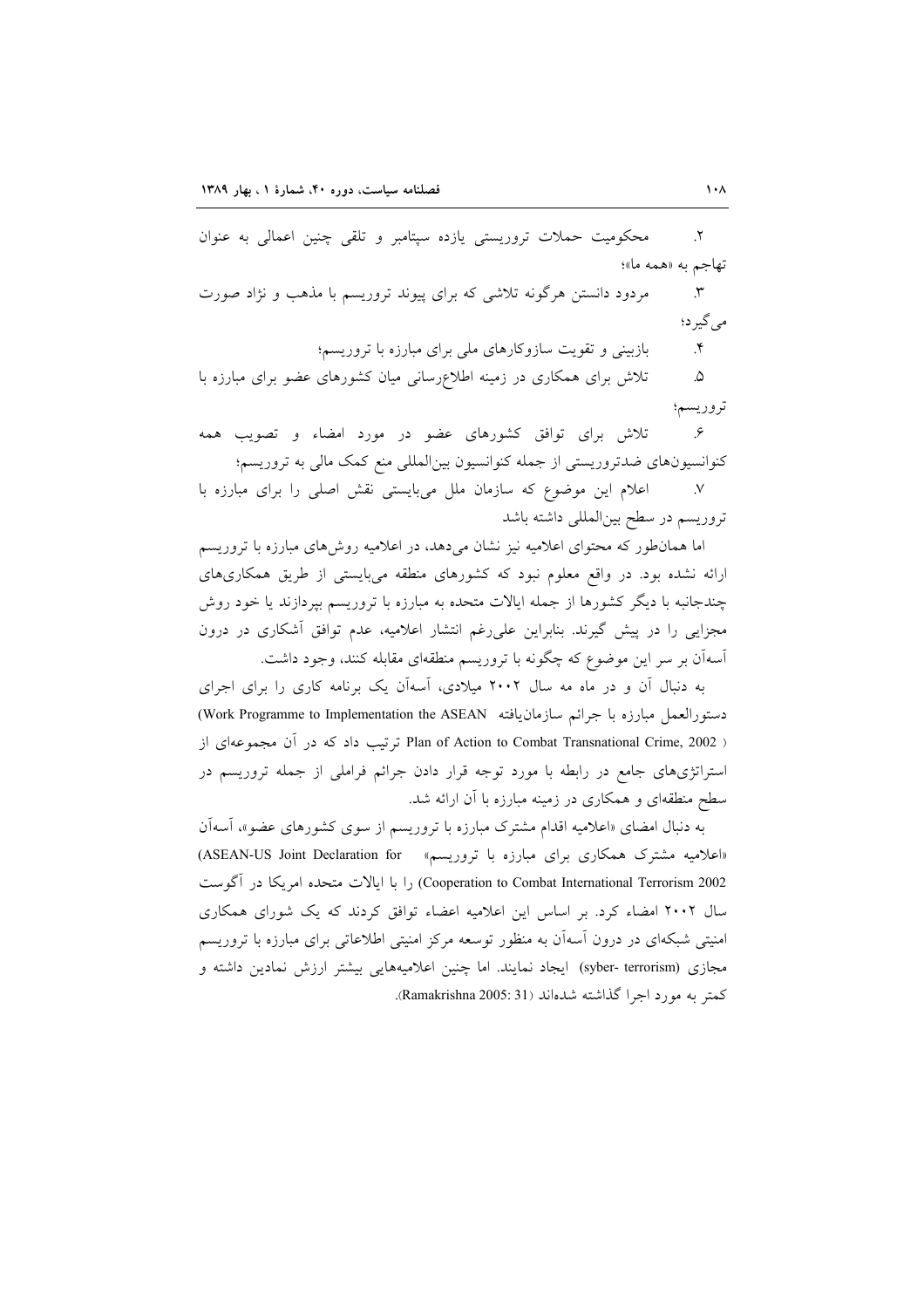#### پاسخ جداگانه هر یک از اعضا به تهدید تروریسم

پاسخ جداگانه کشورهای منطقه و عضو آسهآن به تهدید تروریسم یکسان نبوده است. به عنوان نمونه در اندونزی رئیسجمهور سابق این کشور، مگاواتی سوکارنو پوتری Megawati) (Sukarnoputri در مدت کوتاهی بعد از وقوع حادثه یازده سپتامبر به واشینگتن سفر کرد و قول داد که کشورش در اردوگاه ضد تروریسم حمایت ویژهای داشته باشد. اما سیاستهای داخلی، حساسیت عمومی و تردید و دودلی خودش مانع از آن شد که در زمینه مبارزه با تروریسم، گامهای جدی و مؤثری بر دارد (Abuza 2005).

در مالزی نیز ماهاتیر محمد، نخستوزیر سابق این کشور، از حادثه یازده سپتامبر به عنوان ابزاری برای بی اعتبار نمودن «حزب اسلامی مالزی» ( Islamic Party of Malaysia) استفاده نمود و حزب مذکور را به عنوان یک حزب نظامی اسلامگرا معرفی کرد. مالزی هم همانند اندونزی مجبور بود در عین اینکه ورود خودش را به اردوگاه ضدتروریسم بینالمللی تضمین می نمود، تقاضای اکثریت مسلمان را هم مد نظر داشته باشد و تعادلی بین دو حوزه گفته شده برقرار سازد (Batley 2003). درواقع، ماهاتیر محمد در سال ۲۰۰۲ اعلام داشت که آسهآن می بایستی «راه میانه» (Middle Way) را در جنگ علیه تروریسم در پیش گیرد، به این معنا که در عین اینکه حملات تروریستی را محکوم میکند، عملیات امریکاییها را در افغانستان محکوم نماید و بیشتر بر روش۵ای صلحآمیز برای مبارزه با تروریسم تأکید کند. وی مبارزه با تروریسم را نه از طریق استفاده از روشهای نظامی و مستقیم بلکه بیشتر از طریق توجه به مؤلفههای اجتماعی مورد توجه قرار میدهد. به تعبیر وی «ما باید با تروریستها بجنگیم، نه با استفاده صرف از اعمال مستقیم، بلکه بیشتر باید از طریق نفوذ در اذهان مردم به منظور کاهش حمایت أنها از اعمال تروریستی این کار را انجام دهیم. میبایستی کاری کنیم که از جذابیت اعمال تروریستی برای آنهایی که هیچگونه ابزاری را برای جبران محرومیت خود نمیبینند، کاسته شود» (Chow 2005: 307).

در فيليپين، «جبهه أزاديبخش اسلامي مورو» (Moro Islamic Liberation Front) و «گروه ابوسیاف» (Abu Sayyaf Group) به دنبال ایجاد یک دولت مستقل اسلامی در استان مسلماننشین جنوبی میندانائو (Mindanao) هستند که در دهه ۱۹۹۰ میان آنها و ارتش درگیریهایی وجود داشته است. اما با وقوع حادثه یازده سپتامبر به عنوان گروههای تروریستی شناخته شدهاند و در همین راستا فیلیپین نیز امکانات و تجهیزاتی را در اختیار ایالات متحده امریکا قرار داد و نیروی واکنش سریع را در مقابل تروریسم بین المللی شکل داد Banlaoi) (2002 رئیس جمهور این کشور، اَرویو (Arroyo) ، ابوسیاف را به عنوان یک جنبش تروریستی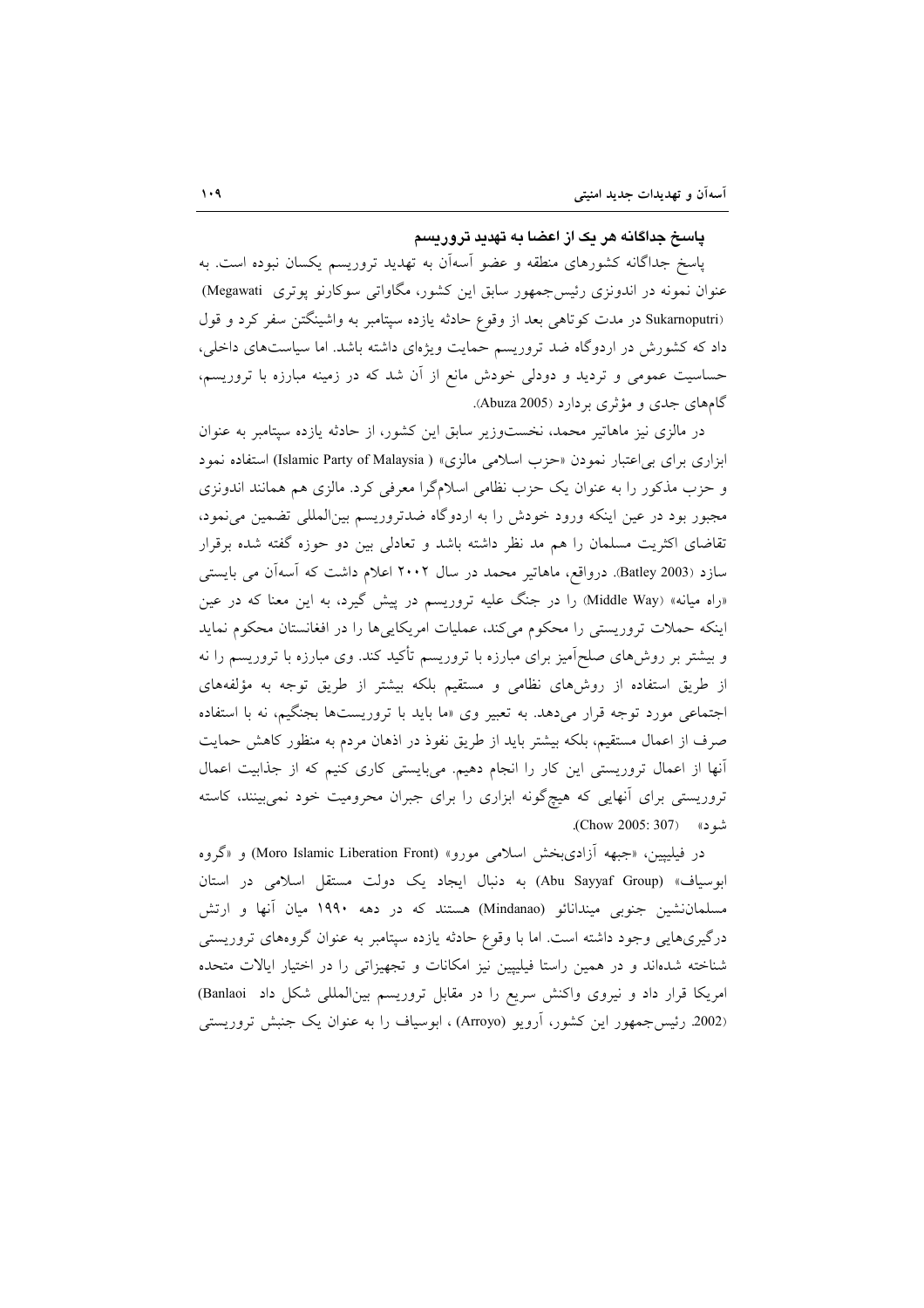بینالمللی معرفی کرد و در چارچوب مبارزه با تروریسم بینالمللی کمکهای مالی و نظامی ابالات متحده امريكا را بذيرفت ( Emmers 2005:20; Solingen 2004: 208).

سنگاپور نیز که به طور سنتی نگران حملات تروریستی بود، به خاطر موقعیت جغرافیایی خود و اتحاد همیشگی با ایالات متحده امریکا، وارد اردوگاه مبارزه با تروریسم بین المللی شد و در دسامبر ۲۰۰۱، با کشف دسیسه بمبگذاری اقدام به دستگیری اعضاء و نظامیان گروه جماعت اسلامی نمود و همین مسئله و تهدید نیز سبب شد تا به عنوان اولین کشور أسیایی «معاهده اصول ابتكار امنيتي بازدارنده» Declaration of Principles for the Container Security) (Initiative را با ایالات متحده امریکا در سپتامبر ۲۰۰۲ به امضاء برساند (Singh 2002).

تایلند نیز که همیشه به عنوان متحد ایالات متحده امریکا در منطقه جنوب شرق آسیا بوده است نیز، آمادگی خود را برای همکاری با امریکا برای مبارزه با تروریسم اعلام کرد. این كشور به ايالات متحده امريكا اجازه داد تا با استفاده از خطوط هوايي «يو — تايائو» (U-Tapao) در خلیج تایلند، بتواند به افغانستان حملات ضد تروریستی داشته باشد. در مقابل کشورهایی همچون کامبوج، لائوس و ویتنام از جانب تهدید تروریسم در منطقه جنوب شرق آسیا احساس نگرانی جدی نکرده (Emmers 2005:20) و در این زمینه نیز موضع خاصی اتخاذ کر دەاند.

#### تهدید تروریسم بعد از اکتبر ۲۰۰۲

به دنبال حادثه یازده سپتامبر، در اکتبر سال ۲۰۰۲ بمبگذاری تروریستی در کلوپ ساری در بالی اندونزی اتفاق افتاد و در این حادثه ۲۰۲ نفر کشته شدند. به نظر ناظران، وقوع حادثه بالی نزدیکی و امتزاج میان تروریسم جهانی و منابع بی¢باتی محلی و منطقهای را که نشئت گرفته از فعالیتهای افراطیون اسلامی منطقهای بود، نشان داد (11 :2005 Prawindarty). از سال ۲۰۰۲، گروه «جماعت اسلامی» در منطقه جنوب شرق آسیا، به عنوان گروهی که با القاعده ارتباط دارد شناخته شده است (Gunaratna 2002). در همین راستا گفته می شود که گروه جماعت اسلامی به دنبال ایجاد یک دولت اسلامی پانآسیایی (Daulah Islamiah Nusantara) در منطقه جنوب شرق آسیا است و هدف از ایجاد این دولت اسلامی پانآسیایی یکپارچه کردن اندونزي، مالزي، سنگاپور، برونئي، مناطقي از كامبوج، جنوب فيليپين و جنوب تايلند است(Emmers 2005:19).

حادثه یازده سیتامبر سال ۲۰۰۱ و بمبگذاری بالی در سال ۲۰۰۲، شوکی بزرگ به روابط امنیتی أسیای جنوب شرقی وارد ساخت و ترس از تروریسم فراملی را در جنوب شرقی أسیا افزایش داد(Acharya 2004). حادثه یازده سیتامبر و بالی اندونزی باعث شد تا تروریسم به یک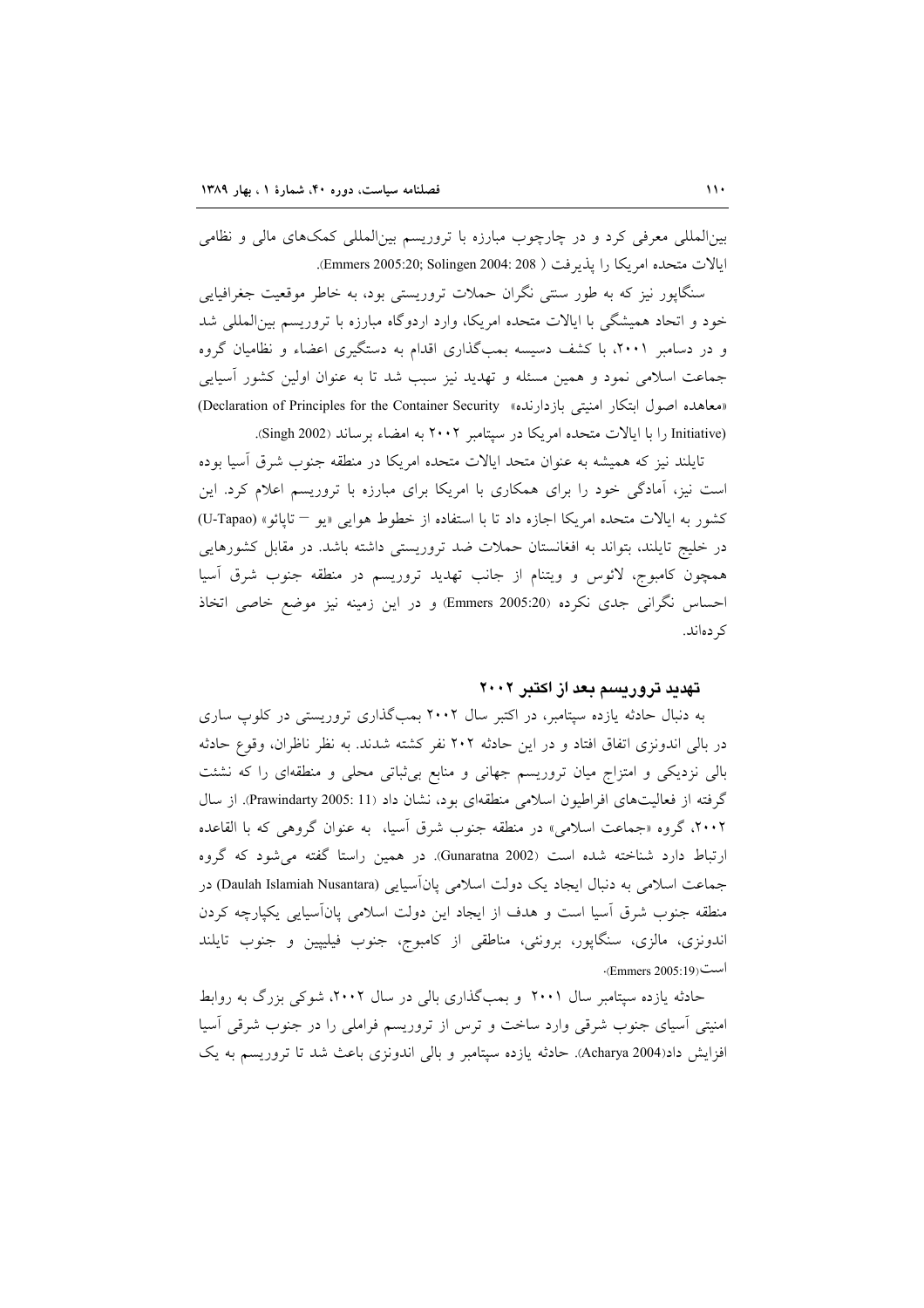دغدغه امنیتی در جنوب شرق اسیا تبدیل شود و در این زمینه، اعلامیههای مشترک در زمینه مبارزه با تروریسم و انجام برنامههای ضدتروریستی در میان اعضای آسهآن صورت گیرد و یک چارچوب وسیع تر همکاری در زمینه موضوعات امنیتی به خصوص در حوزه تروریسم ايجاد شود (Prawindarty 2005: 11-12). درواقع، صلح و ثبات منطقهاى از طريق حملات تروریستی در منطقه مورد تهدید واقع شد و تأثیر اصلی بر این موضوع را حادثه بمبگذاری در بالی گذاشت که در آن حادثه ۲۰۲ نفر کشته شدند و آنچه را که تهدید تروریسم اسلامی راديكال در جنوب شرق آسيا تلقى مى شود، آشكار ساخت (Emmers 2005:19).

بمبگذاری در کلوپ ساری در بالی اندونزی که در ۱۲ اکتبر ۲۰۰۲ صورت گرفت، زنگ خطری برای اعضای آسهآن و توجه به این موضوع که اقدامات ضدتروریستی منطقهای صورت گرفته توسط آسهآن ناكافي بوده است، تلقى شد. بنابراين، متعاقب وقوع اين حادثه تروریستی، حادثه مزبور به جدّ مورد توجه سران آسهآن قرار گرفت و در هشتمین اجلاس سران آسهآن که در نوامبر سال ۲۰۰۲ در پنوم پن برگزار شد، اعلامیهای جدید در خصوص تروریسم از سوی سران اسهآن صادر شد که در آن اعلامیه علاوه بر آنکه سران اسهآن حملات تروریستی صورت گرفته در بالی را به شدت محکوم کردند و از اینکه برخی منابع خبری در اخبار خود سعی میکردند که تروریسم را با مذاهب و گروههای قومی خاصی معرفی نمایند، «اظهار تأسف» نمودند (Declaration on Terrorism by the 8<sup>th</sup> ASEAN Summit, 2002).

بعد از وقوع حادثه بالي، اندونزي پيشنهاد شكلٍگيري جامعه امنيتي أسهأن را در سی وششمین اجلاس وزرای امور خارجه که در ژوئن ۲۰۰۳ در کامبوج تشکیل شد، مطرح ساخت. این ایده در اجلاس بالی که در اکتبر همان سال در اندونزی برگزار شد، از طریق «اعلامیه روابط دوستانه (۲) آسهآن» رسمیت یافت و در آن اجلاس بود که سران آسهآن در مورد شکل گیری «جامعه آسهآن» در سه حوزه امنیتی، اقتصادی و فرهنگی تا سال ۲۰۲۰ توافق كردند (Declaration of ASEAN Concord II, 2003). در ادامه نيز در دهمين اجلاس سران آسهآن که در ۲۹ نوامبر ۲۰۰۴ در لائوس برگزار شد، سران آسهآن «برنامه عمل جامعه امنیتی آسهآن» (Chairman's Statement of the را ارائه کردند) (ASEAN Security Community Plan of Action) .10<sup>th</sup> ASEAN Summit 2004)

«برنامه عمل جامعه امنیتی آسهآن» طرحی کلی برای همکاری جدید امنیتی <sup>—</sup> سیاسی است که شامل ده کشور عضو آسهآن بوده و در آن اصول حاکمیت ملی و عدمهداخله در امور داخلی به عنوان اصول اصلی آسهآن شناخته می شود و همچنین دربرگیرنده راهکارهایی برای برخورد اسهآن با چالشهای امنیتی جدید می باشد و راهحل هایی را برای دور شدن اسهآن از محافظهکاری اجتناب از ارائه چارچوب جامعی در مورد همکاری امنیتی منطقهای ارائه می کند.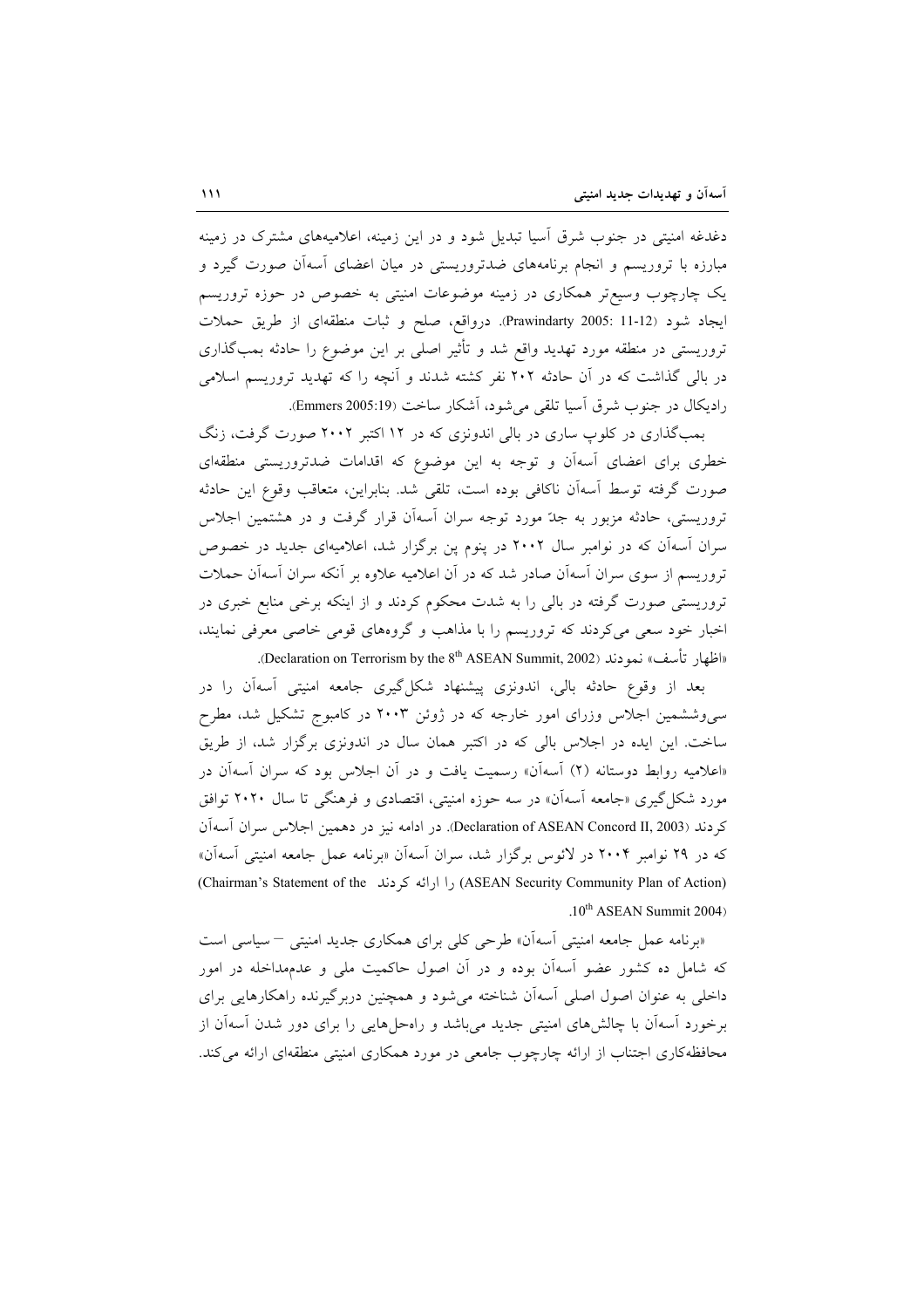در این برنامه عمل همچنین، تلاش شده است تا مباحث امنیتی غیرسنتی نیز در دستور کار امنیتی آسهآن و دولتهای عضو آن وارد شود (Declaration of ASEAN Concord II 2003).

اگر چه واکنش اولیه دولتهای عضو آسهآن نسبت به بمبگذاری در بالی تدافعی بود، اما در ماههای بعد آشکار شد که اکثر این دولتها خواهان همکاری ضدتروریستی چندجانبه هستند. بهعنوان نمونه در مارس سال ۲۰۰۳، مجمع منطقهای آسهآن نخستین اجلاس سالیانه خود را در مورد «جرائم فراملی و مبارزه علیه تروریسم»، در مالزی تشکیل داد. این حرکت در زمینه مبارزه با تروریسم و جرائم فراملی حرکت چشمگیری محسوب می شد، زیرا نه تنها همه اعضای آسهآن را در کنار یکدیگر قرار می داد، بلکه شرکای مذاکرهای آسهآن را هم در اقدامات صورتگرفته در زمینه مبارزه با جرائم فراملی از جمله تروریسم، دخیل می نمود. این شرکا عبارت بودند از اتحادیه اروپایی، ایالات متحده امریکا، ژاپن، چین، استرالیا، و روسیه. درواقع دولتهای عضو اّسهاّن نشان دادند که بر سر این موضوع که تروریسم واقعاً تهدیدی جدی برای منطقه محسوب می شود، اتفاق نظر دارند و اکنون به دنبال راهحلهایی جدی برای مقابله يا آن هستند (Emmers 2005: 21).

این اجلاس اقدامی مؤثر در زمینه توجه بیشتر آسهآن به همکاری جدیتر در زمینه مبارزه با تروریسم محسوب می شد که زمینه را برای توجه بیشتر آسهآن برای همکاری با قدرتهای بین|لمللی به منظور مبارزه با تروریسم فراهم آورد. به عنوان نمونه اعلامیههای مشترک مجمع منطقهای آسهآن با اتحادیه اروپا در ژانویه ۲۰۰۳، با هند در اکتبر ۲۰۰۳، با روسیه در ژوئن ۲۰۰۴، با استرالیا در جولای ۲۰۰۴ حاکی از توجه جدی آسهآن به مسئله تروریسم است ("Joint Declaration on Cooperation to Combat Terrorism, 14<sup>th</sup> ASEAN-EU Ministerial Meeting, 2003","ASEAN-India Joint Declaration for Cooperation to Combat International Terrorism, 2003). علاوه بر أن در اجلاس وزراى أسهأن كه در ژانويه ۲۰۰۴ برگزار شد، به جرائم فراملی توجهی ویژه شد و برای نخستین بار در بررسی این موضوع، چین، ژاپن و کره جنوبی نیز شرکت داشتند Joint Communiqué of the Fourth ASEAN Ministerial Meeting on) .Transnational Crime, 2004)

آنچه که سبب این تغییر موضع أشکار در اسهان در زمینه پرداختن به تروریسم به عنوان یک تهدید شد، این بود که بازداشت مظنونین حادثه بمبگذاری بالی در چندین کشور جنوب شرق آسیا نشان داد که تروریسم موضوعی فراملی است و باعث شد که کشورهای عضو اَسهاَن تقریباً به برداشتی واحد از تهدید تروریسم دست یابند. درواقع، دیگر این برداشت وجود نداشت که وقوع تروریسم در یک کشور، کشورهای دیگر را تحت تأثیر قرار نمی دهد. دستگیری و بازداشت اعضای جماعت اسلامی در کشورهای جنوب شرق آسیا به این برداشت کمک کرد که تروریسم تهدیدی جدی و مستقیم برای دولتهای عضو آسهآن محسوب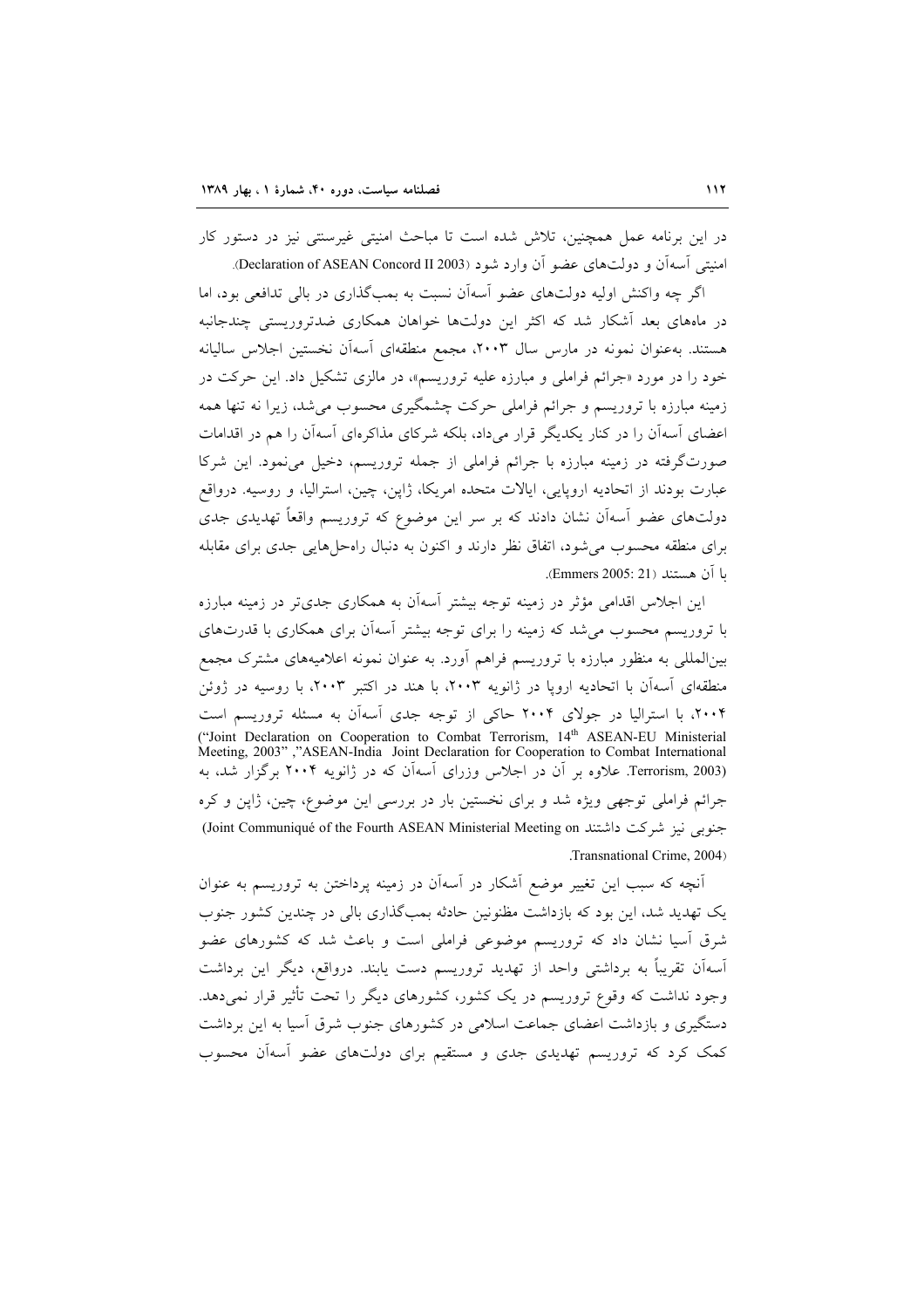می شود. اما باید توجه داشت که تروریسم اگرچه از بعد از حادثه بالی به عنوان تهدیدی جدی برای امنیت دولتهای عضو آسهآن مطرح شد اما باز هم در مرحله عمل اقدامات گسترده در زمینه مبارزه با تروریسم انجام نگرفته است.

این اعلامیهها و برنامهها در اجرا در سطح منطقهای و از طریق نهاد آسهآن با مشکلاتی مواجه بوده است؛ زیرا به دلیل تفاوت در اولویتهای امنیتی دولتهای عضو آسهآن، با گروههای سازمانیافته تروریستی در منطقه همچون القاعده، جماعت اسلامی و ابوسیاف، برخوردهای متفاوت شد. ابزارهای قانونی و حقوقی که از سوی دولتهای عضو آسهآن بهصورت جداگانه در زمینه مبارزه با تروریسم اتخاذ می شود، به شدت با یکدیگر متفاوت هستند. در یک طرف مالزی و سنگاپور دارای قوانین امنیتی داخلی هستند که در این قوانین توقیف نامحدود، گسترده، بی حدوحصر و بدون محاکمه و دادرسی هر یک از افرادی که متهم به دستزدن به عملیات تروریستی هستند، در نظر گرفته شده و مجاز دانسته شده است و در طرف دیگر، اندونزی قرار دارد که دارای نیروی پلیسی است که خود گریبانگیر فساد بوده و دارای چارچوب قانونی و حقوقی بسیار قدیمی بوده که حتی تا مارس ۲۰۰۳، به صورت رسمی تروریسم را به عنوان یک جرم تلقی نکرده و مجازاتهای شدید و سختی را برای آن در نظر نگرفته بود.

بنابراین، بهطور خلاصه باید گفت برای اینکه تروریسم بهعنوان یک موضوع، دغدغه و تهدید امنیتی قلمداد شود، لازم است که دولتهای عضو أسهأن استانداردسازی قابل ملاحظه را در سازوکارهای سیاسی و اجتماعی خود انجام دهند و انجام این استانداردسازی مستلزم وجود یک برداشت مشترک از تروریسم به عنوان یک تهدید جدید امنیتی می باشد. اما به علت اینکه هرکدام از اعضاء، به صورت جداگانه و متفاوت از دیگر اعضاء با موضوع تروریسم در درون مرزهای خود برخورد میکنند، و برداشت آنها از میزان، سطح و درجه تهدید و بالطبع چگونگی برخورد با آن متفاوت است، تاکنون این استانداردسازی صورت نگرفته است Chow)  $.2005:305$ 

#### نتىجە

با مروری بر فعالیتهای آسهآن در زمینه امنیتی از زمان شکل گیری تاکنون می توان به این جمع بندی رسید که کشورهای مؤسس آسهآن به منظور دستیابی به امنیت و مقابله با تهدید کمونیسم دست به تشکیل آسهآن زدند و تا زمان پایان جنگ سرد نیز در مقاطع زمانی مختلف که ناامنی ناشی از شورش۵ای کمونیستی در منطقه شدید میشد، اقداماتی منسجم را در درون آسهآن به منظور مقابله با این تهدید و حفظ امنیت ملی و منطقهای خود انجام دادند. با از بین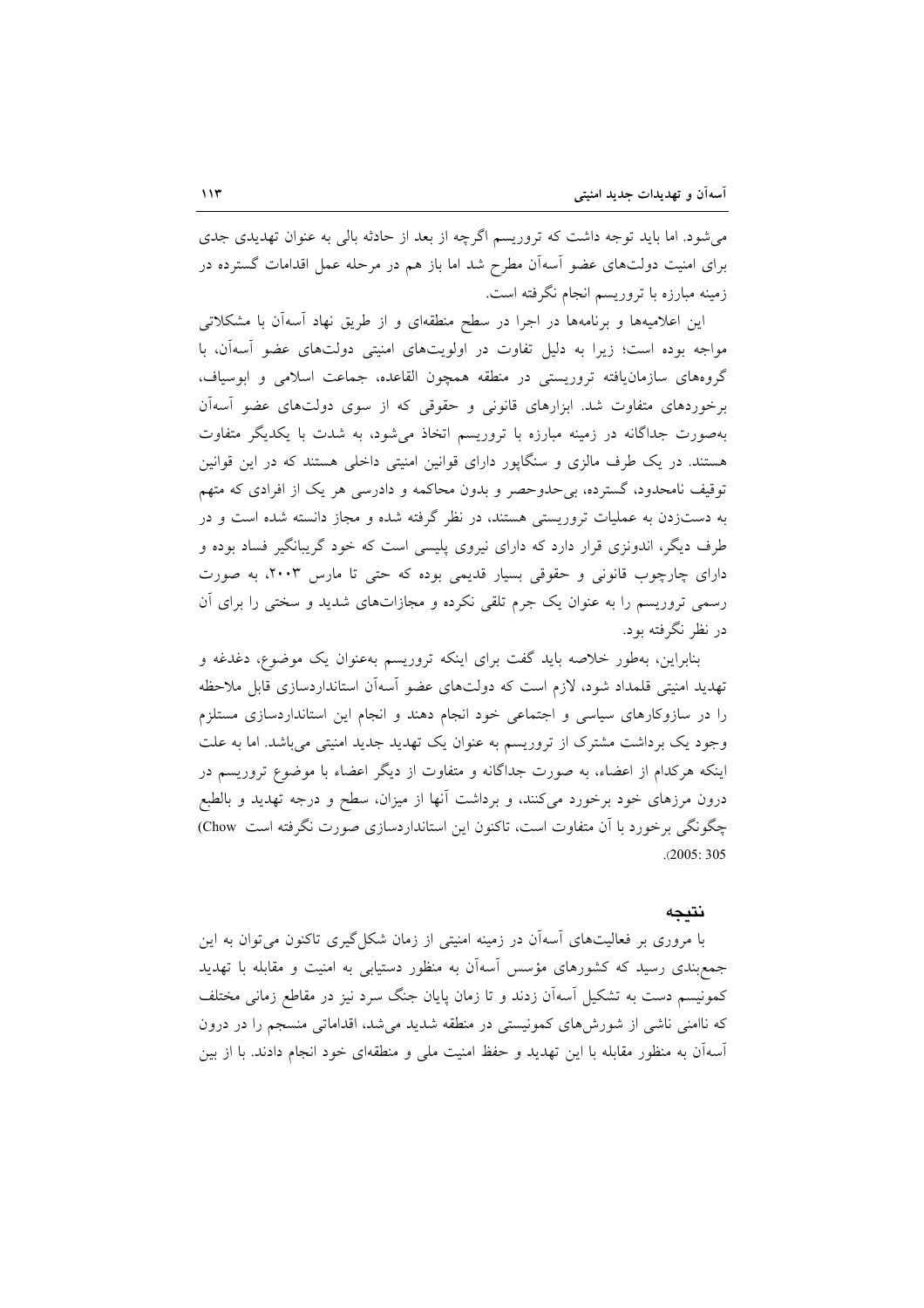رفتن خطر کمونیسم به نظر میرسید که تهدید کمونیسم جای خود را به تهدیدهای غیرسنتی جدید هم چون تروریسم و جرائم فراملی داده است و این تهدیدات، محور اصلی فعالیتهای آسهآن در حوزه سیاسی- امنیتی شده است؛ درحالیکه با توجه به مطالب ارائه شده در این مقاله میتوان به این جمع بندی رسید که اقدامات آسهآن در زمینه مواجهه با این تهدیدات جديد امنيتي عمدتاً در مرحله اعلاني باقي مانده و به مرحله اجرايي نرسيده است.

با مروری بر فعالیت های صورت گرفته در نهاد آسهآن در فاصله سال های۱۹۹۱ تا ۲۰۰۱ میتوان بیان کرد که اگرچه در این مقطع، «مجمع منطقهای آسهآن» به منظور توجه به موضوعات امنیتی تشکیل شد، اما این مجمع فقط متشکل از اعضای آسهآن نبوده و یک سازمان امنیتی در منطقه پاسیفیک – و نه صرفاً جنوب شرق آسیا– محسوب می شود. بنابراین اگرچه در این مقطع زمانی، جرائم فراملی و تسلیحات هستهای بهعنوان تهدیدات جدید امنیتی دوران پس از جنگ سرد برای آسهآن معرفی شدهاند، اما در این فاصله زمانی ده ساله، تنها چهار مصوبه در درون اّسهاّن برای مبارزه با جرائم فراملی به امضای اعضا رسید. این امر حاکی از عدم توجه جدی آسهآن به حوزه موضوعات امنیتی در مقطع زمانی مزبور است. همچنین باید اضافه کرد که تهدید تروریسم نیز تا آن مقطع، در ذیل جرائم فراملی مورد توجه قرار مي گرفت.

دوم، با بررسی اسناد اسهآن در فاصله سالهای ۲۰۰۱ تا ۲۰۰۵ هم میتوان گفت اگر چه از بعد از حادثه یازده سپتامبر، تروریسم بهعنوان موضوعی که میبایستی مورد توجه قرار گیرد، تلقی شد، اما از بعد از حادثه بمبگذاری در بالی اندونزی بود که تروریسم به عنوان یک تهدید عمده برای کشورهای عضو آسهآن و به تعبیر دیگر یک تهدید منطقهای محسوب گردید. با این حال مبارزه با همین تهدید نیز در عرصه عمل چشمگیر نبوده است، زیرا توافقی جدی در زمینه تهدید مذکور در میان اعضاء وجود نداشته است.

بنابراین با بررسی تلاشهای صورت گرفته توسط آسهآن در زمینه مبارزه با تروریسم از زمان حادثه بالی به بعد، می توان به این جمع بندی رسید که اگر چه تغییر موضعی در میان اعضای آسهآن در زمینه تلقی تروریسم از یک امر کاملاً داخلی به یک امر منطقهای دیده میشود، اما دو عامل عمده مانع از آن شده است که تروریسم به عنوان تهدید و دغدغه مشترک همه اعضا تلقی شود. عامل اول اینکه دولتهای آسهآن هنوز در مورد حد و میزان مبارزه دستهجمعی علیه تروریسم اتفاق نظر ندارند و این عدم اتفاق نظر نیز ناشی از تفاوت میزان ثبات سیاسی داخلی کشورهای عضو آسهآن، ترس آنها از دخالت بیرونی و تلقی شدن مبارزه با تروریسم به عنوان امر ناقض هنجار عدمهداخله در امور داخلی، میباشد. دوم اینکه دولتهای عضو در مورد میزان نقشی که ایالات متحده میتواند در همکاری منطقهای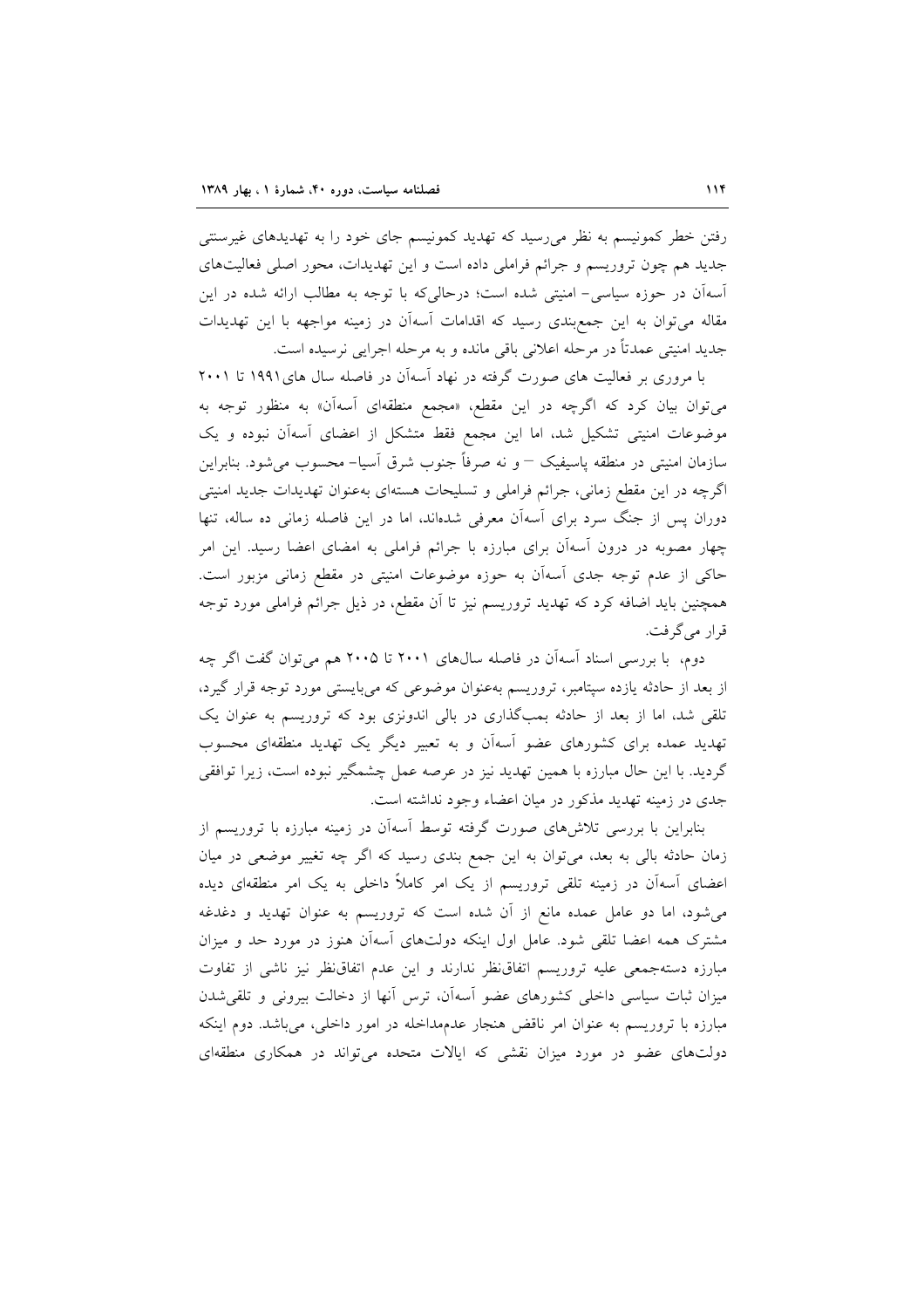ضدتروریستی ایفا کند، اتفاق ظر ندارد. به عنوان نمونه سنگایور و فیلیپین از ورود امریکا به منطقه برای مبارزه با تروریسم استقبال میکنند، درحالیکه مالزی خواهان پاسخ بومی و منطقهای به تهدید تروریسم است (Chow 2005: 314).

بنابراین با بررسی فعالیتهای آسهآن در زمینه امنیتی می توان گفت که توانایی آسهآن برای مدیریت امنیت منطقهای در دوران پس از جنگ سرد، نسبت به دوره جنگ سرد، کمتر بوده است. به نظر می رسد که علت اصلی چنین امری هم عدم وجود تهدید مشترکی که جایگزین تهدید کمونیسم شود، بوده است (Narine 1997:209). فعالیت اعضای آسهآن در جوزه مبارزه با جرائم فراملي در حد اعلاني باقي مانده و به مرحله عملياتي جدي نرسيده است. از سوي ديگر از زمان حادثه یازده سپتامبر و به دنبال آن حادثه بمبگذاری بالی بود که تروریسم به عنوان تهدید عمدهای برای کشورهای منطقه مطرح شد و اقداماتی هم برای مقابله با آن انجام شد که ناكافي بوده است.

> منابع و مآخذ الف. فارسى ۱.سليمه ، صادق(۱۳۸۲). **حن***امات سازمان مافته فراملير .* تھ ان: انتشارات تھ ان صدا. ۲. فن گلان، گرهارد (۱۳۸۰). ح*قوق بیز/لملل عمومی.* ترجمه سید داود آقایی. تهران: نشر میزان.

> > ب. خارجي

- 1- Abuza, Zachary (2005) "Al-Qaeda Comes to Southeast Asia" in: Terrorism and Violence in Southeast Asia: Transnational Challenges to State and Regional Stability edited by Paul J. Smith. New York: M.E. Sharpe, Inc.
- 2- Acharya, Amitav (2004) "How Ideas Spread: Whose Norms Matter? Norm Localization and Institutional Change in Asian Regionalism" *International Organization*, 58,pp: 239-275
- 3- ASEAN Declaration of Transnational Crime, 1997.
- 4- ASEAN Plan of Action on Drug Abuse Control. 1996.
- 5- ASEAN Vision 2020, 1997.
- 6- Banlaoi, Rommelc (2002) "The Role of Philippine American Relations in the Global Campaign against Terrorism: Implications for Regional Security" Contemporary Southeast Asia. Vol.24, No.2, pp: 294-312.
- 7- Batley, Brek (2003) "The Complexities of Dealing with Radical Islamic in Southeast Asia: A Case Study of Jemaah Islamiyah" Canberra Papers on Strategy and Defense 149. Canberra: Strategic and Defense Studies Centre. The Australian National University.
- 8- Chairman's Statement of the 10<sup>th</sup> ASEAN Summit. Vientiane, November 2004.
- 9- Chow, Jonathan T. (2005) "ASEAN Counterterrorism Cooperation since 9/11" Asian Survey. Vol. 45, No. 2, pp: 302-321.
- 10- Declaration of ASEAN Concord II (Bali Concord II), Bali, 7 October, 2003.
- 11- Emmers, Ralf (2005) "Security Relations and Institutionalism in Southeast Asia" in: Conference "Asia's New Institutional Architecture: Managing Trade and Security Relations in a Post 9/11 World" Berkeley APEC Study Center. University California at Berkeley, California, December 9-10 2005, pp: 1-32.